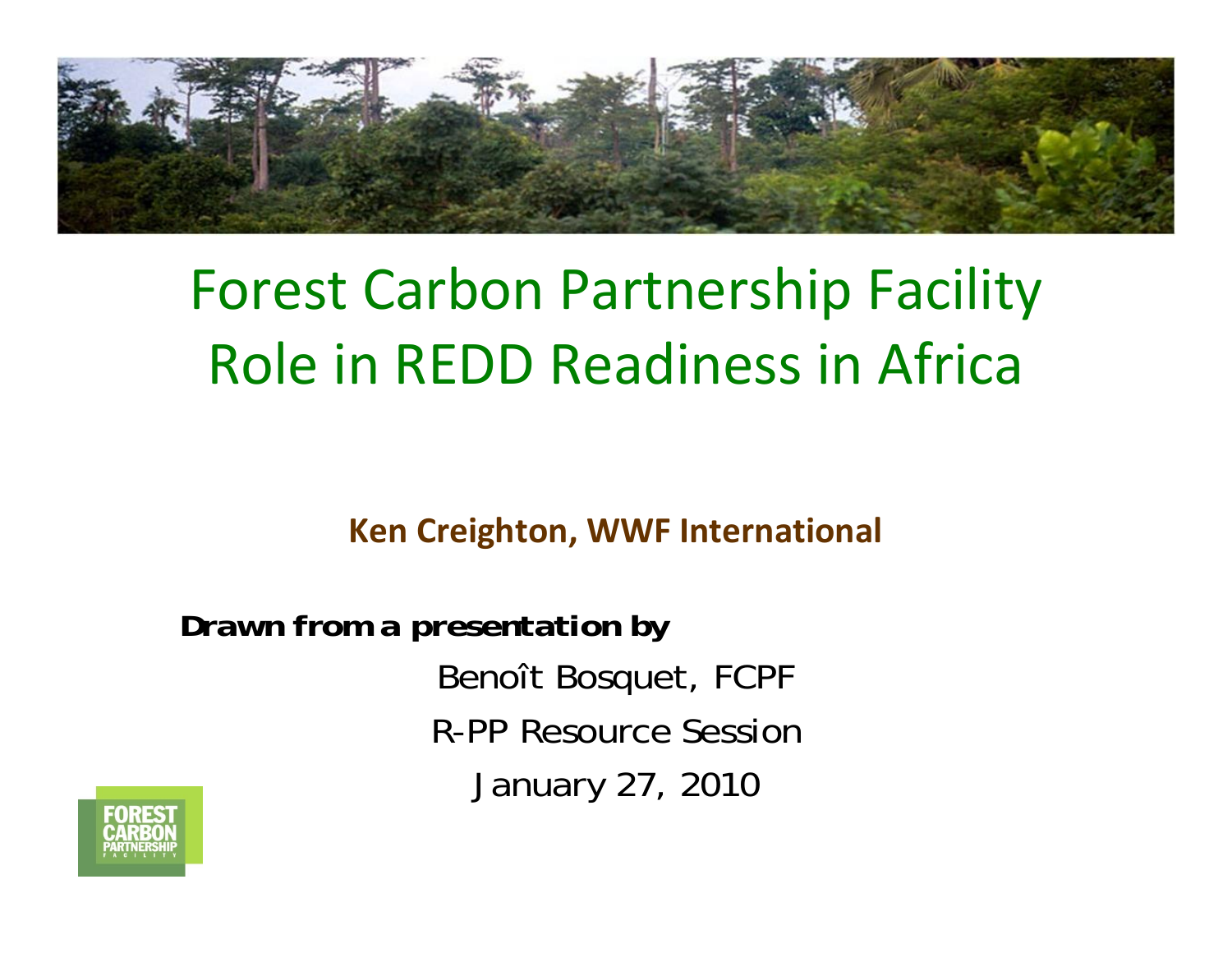# **What is REDD?**

- "**R**educing **E**missions from **D**eforestation and Forest **D**egradation in Developing Countries"
- Attempt to recognize role of forests in climate change mitigation
	- Forests are needed to achieve +2°C objective
	- $-$  20% of the problem  $\rightarrow$  20% of the solution?
- Discussed in UNFCCC negotiations as part of 'post‐2012' climate regime
	- Excluded from Clean Development Mechanism
	- Allowed for Annex I countries and under Joint Implementation
	- No forest activities in the EU Emissions Trading Scheme

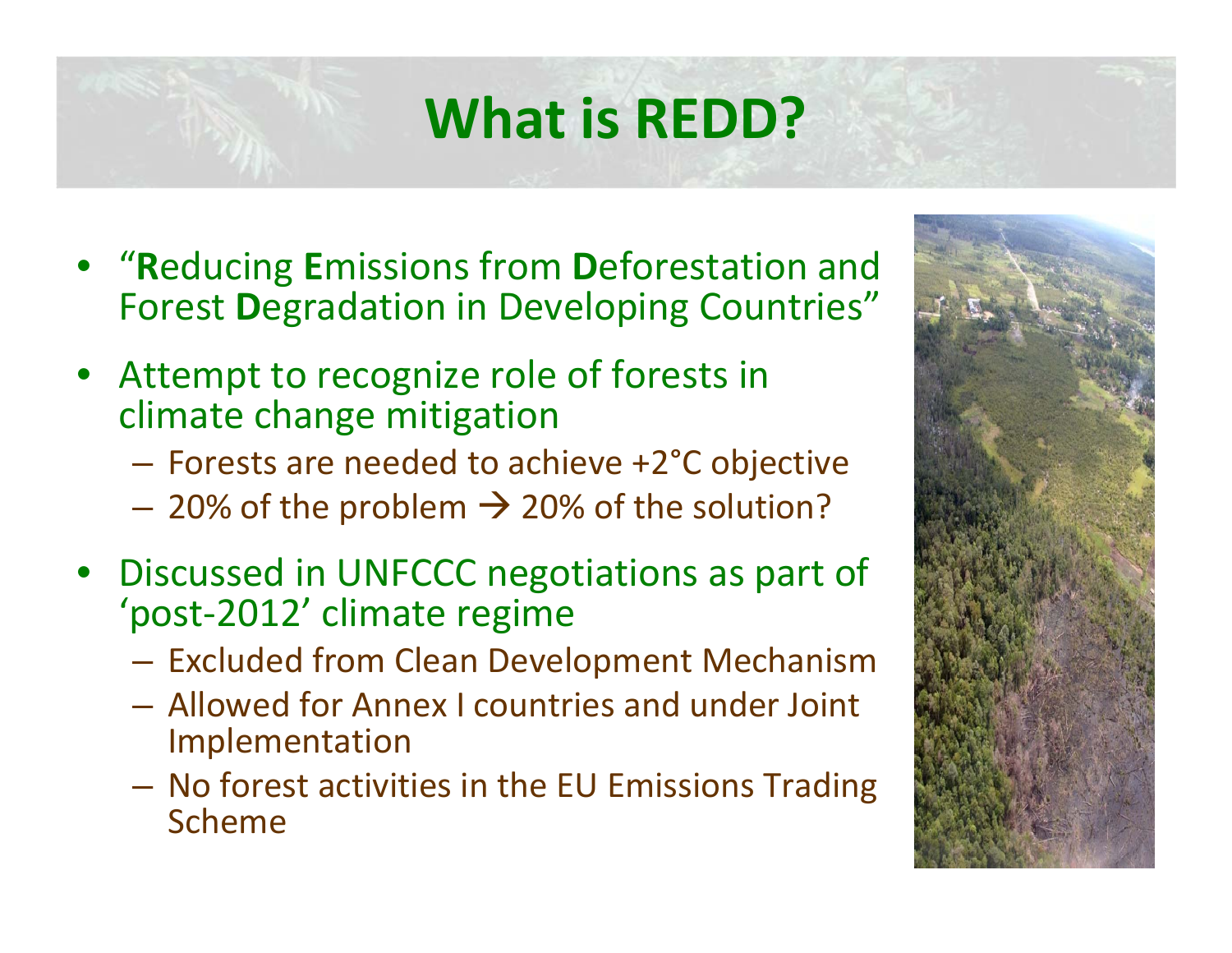# **'REDD plus'**



- Bali Action Plan calls for *"policy approaches and positive incentives on issues relating to reducing emissions from deforestation and forest degradation in developing countries; and the role of conservation, sustainable management of forests and enhancement of forest carbon stocks in developing countries*".
- Scope was all but agreed in Copenhagen
	- All activities equally 'ranked'
- A broader definition of REDD adds methodological and financial issues, but removes perverse incentives
	- Limiting financial compensation to reduced deforestation/degradation may discourage early action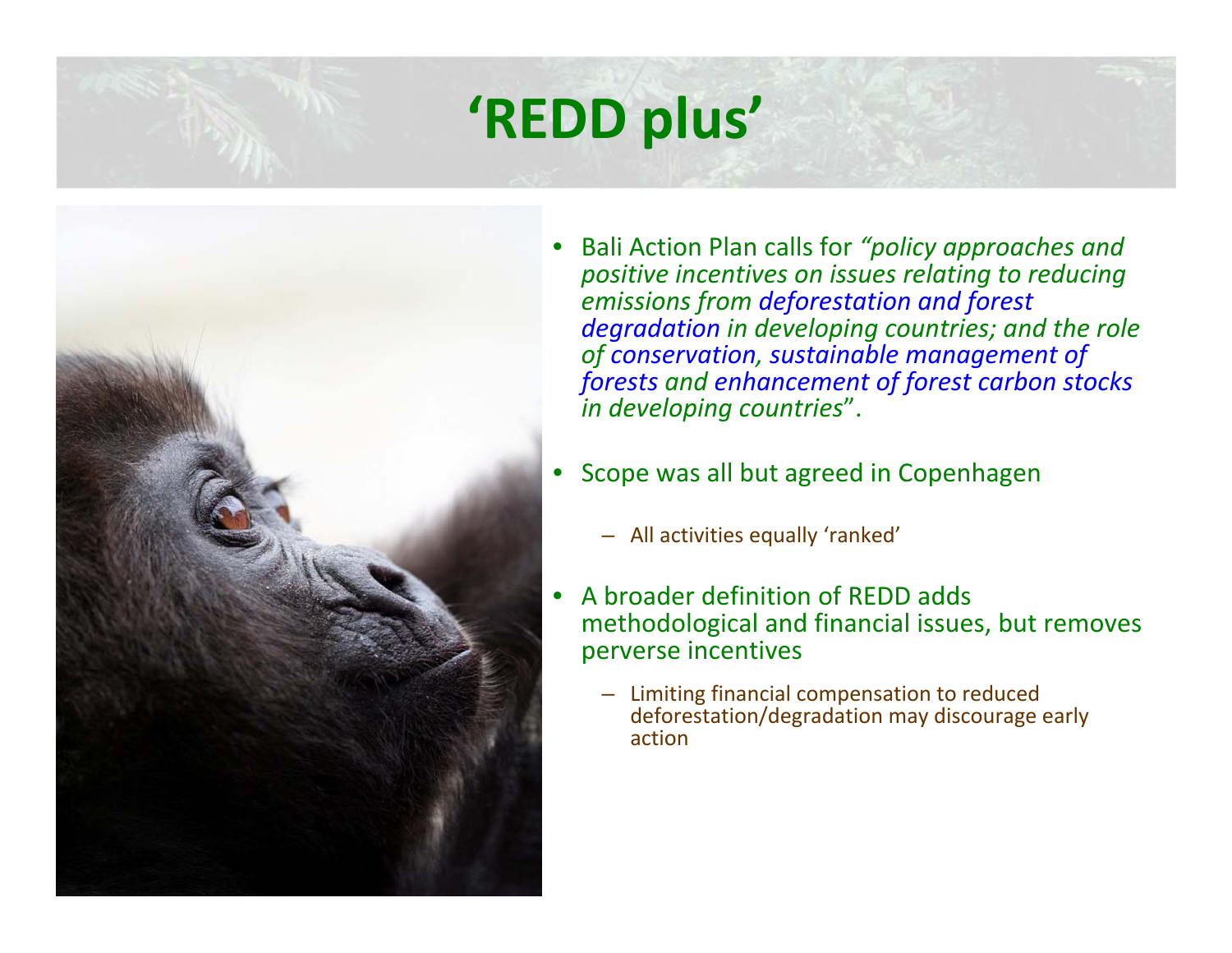### **Following traditional development paths, most Following traditional development paths, most countries lose most of their native forests countries lose most of their native forests**

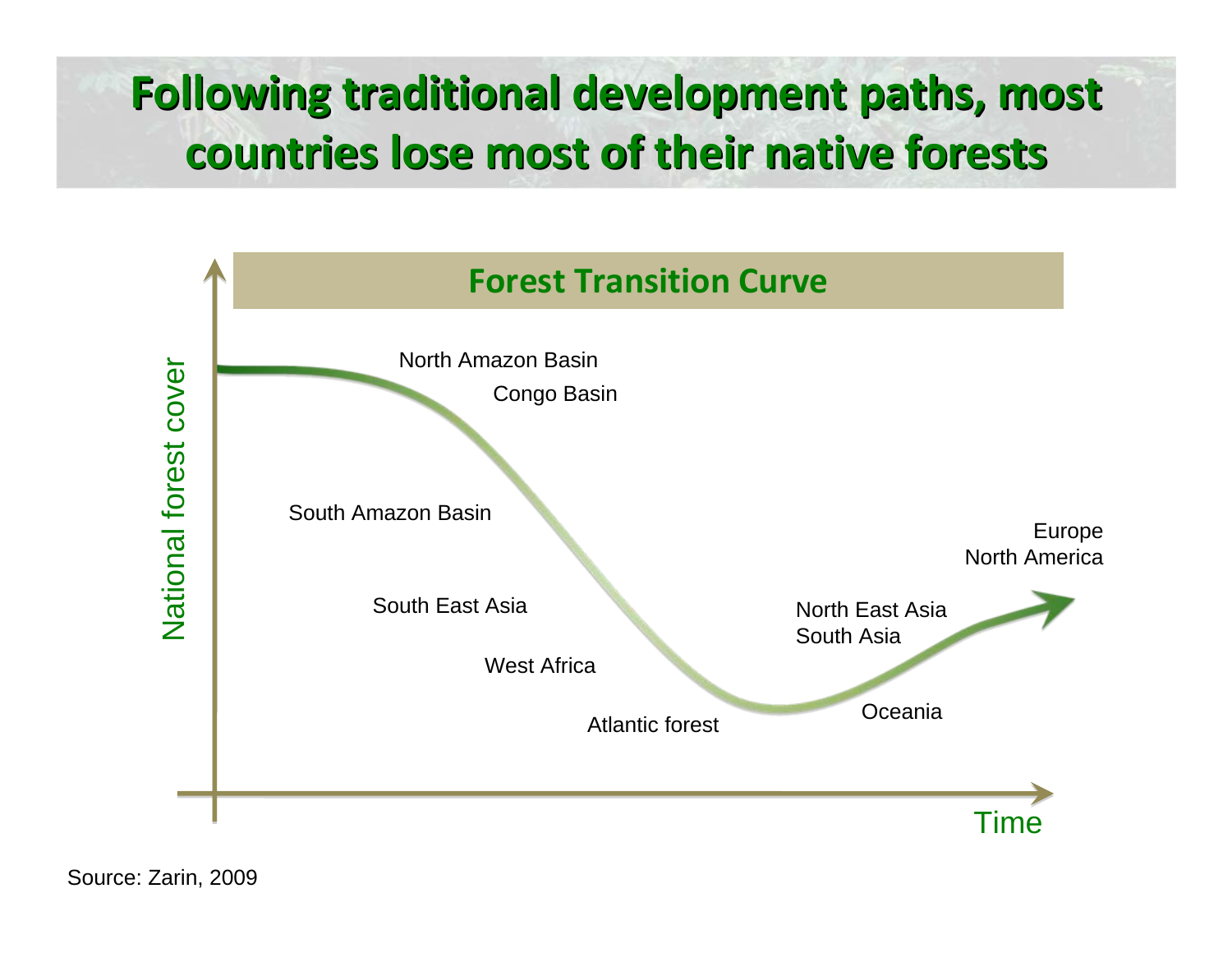### **REDD+ can form <sup>a</sup> bridge on forest transition transition curve**



Source: Zarin, 2009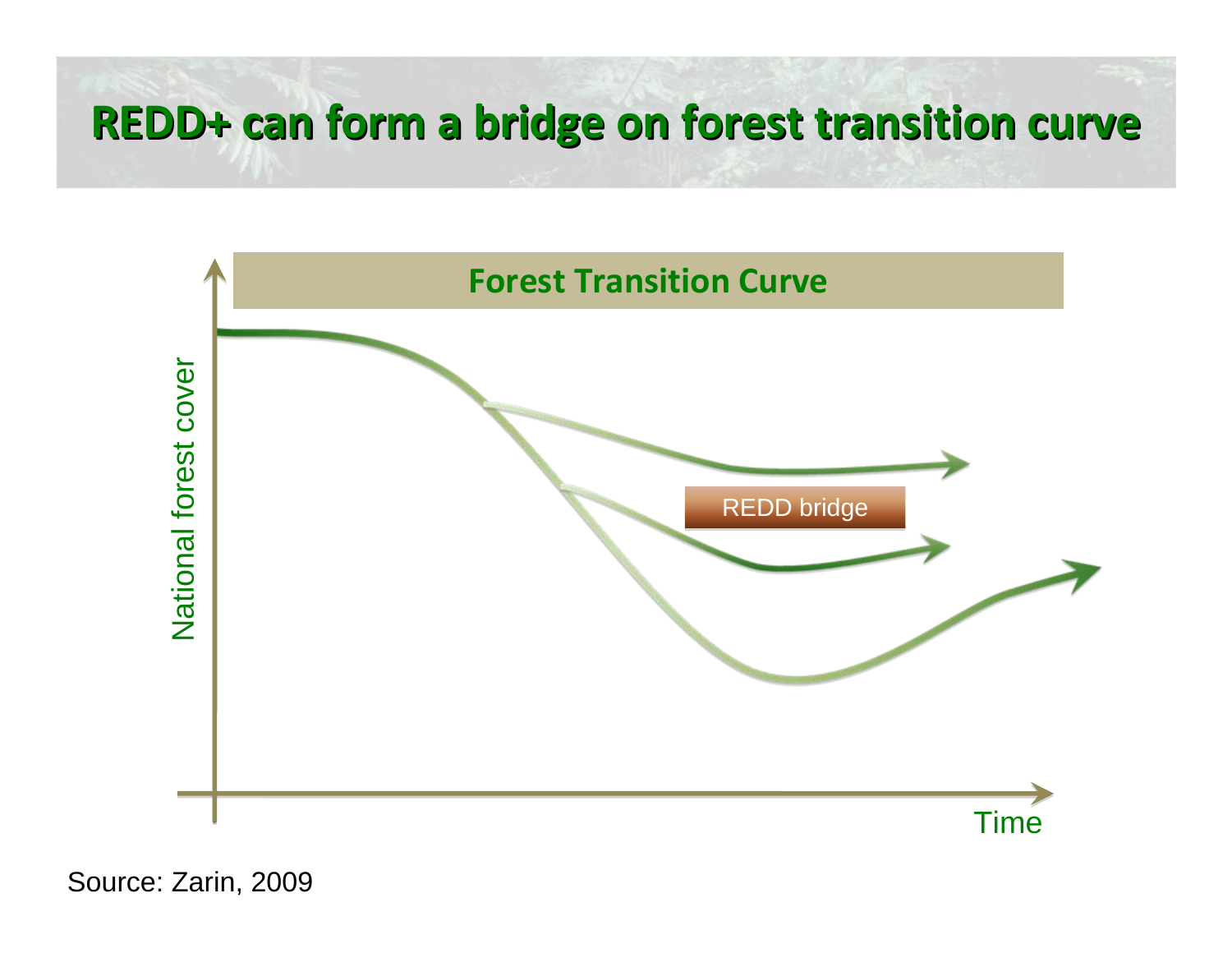## **REDD+: National or Sub‐national?**

- For the bridge to be built, REDD+ should be at the heart of national development policy
- Other reasons REDD+ should be handled at the national level
	- Projects may not achieve necessary scale
	- Leakage from projects
	- Benefit‐sharing mechanisms may be necessary
- REDD+ implementation may have to start at sub‐ national level to gain experience and before sufficient financing is available
- Copenhagen: Depends on country circumstances
	- "National and, as appropriate, sub‐national"…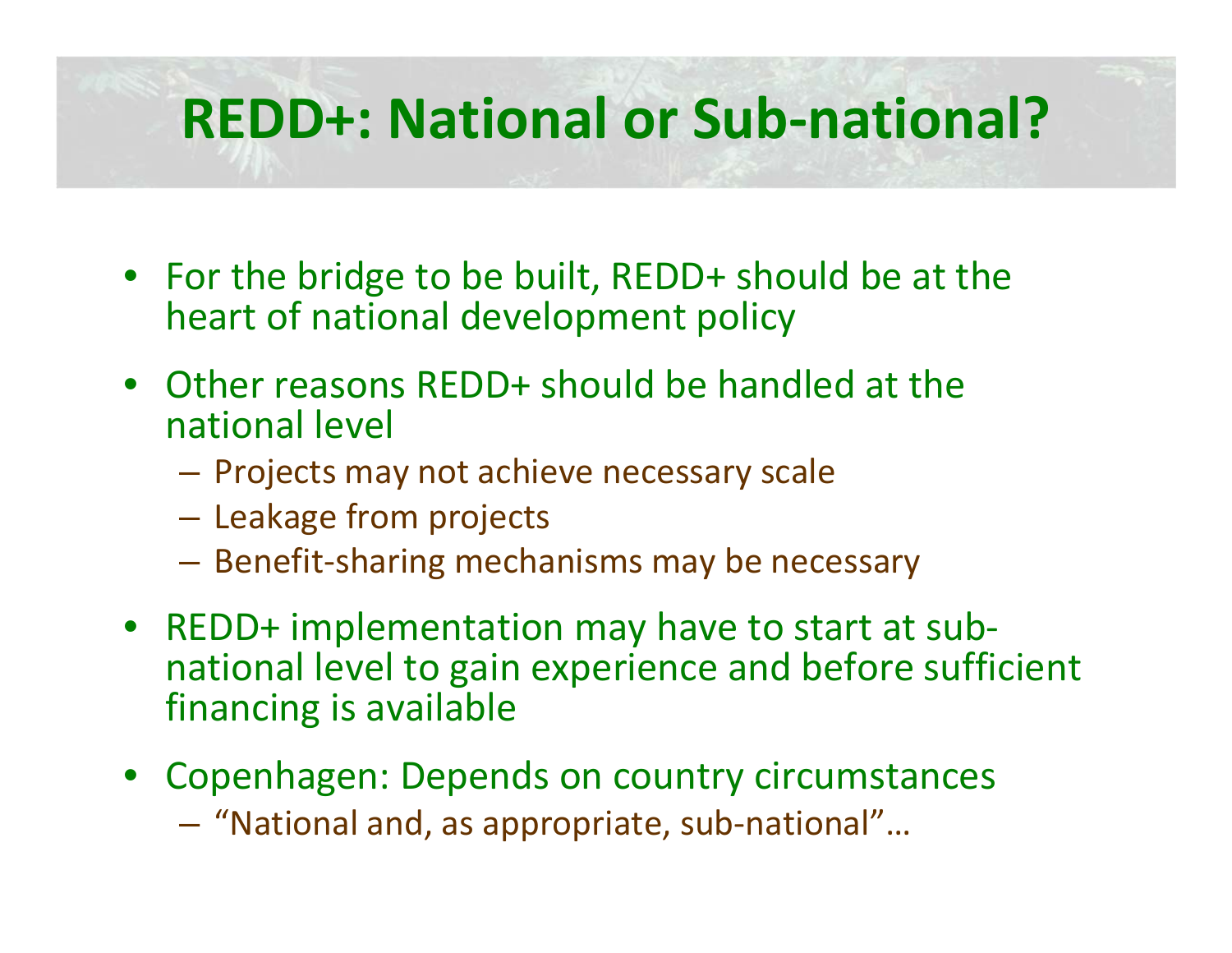## **The Three Phases of REDD+**

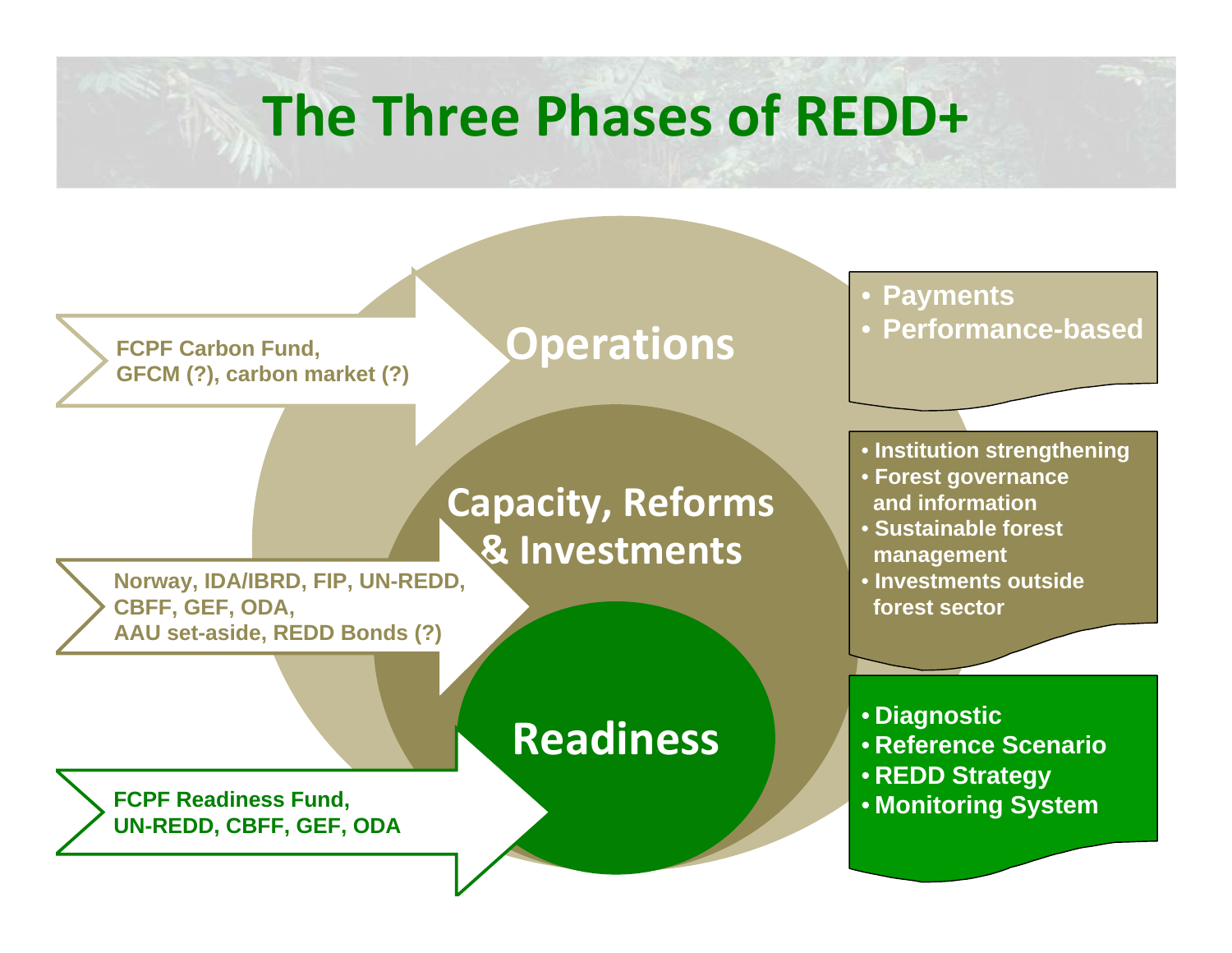### **FCPF <sup>=</sup> A Partnership to Make REDD+ Happen**

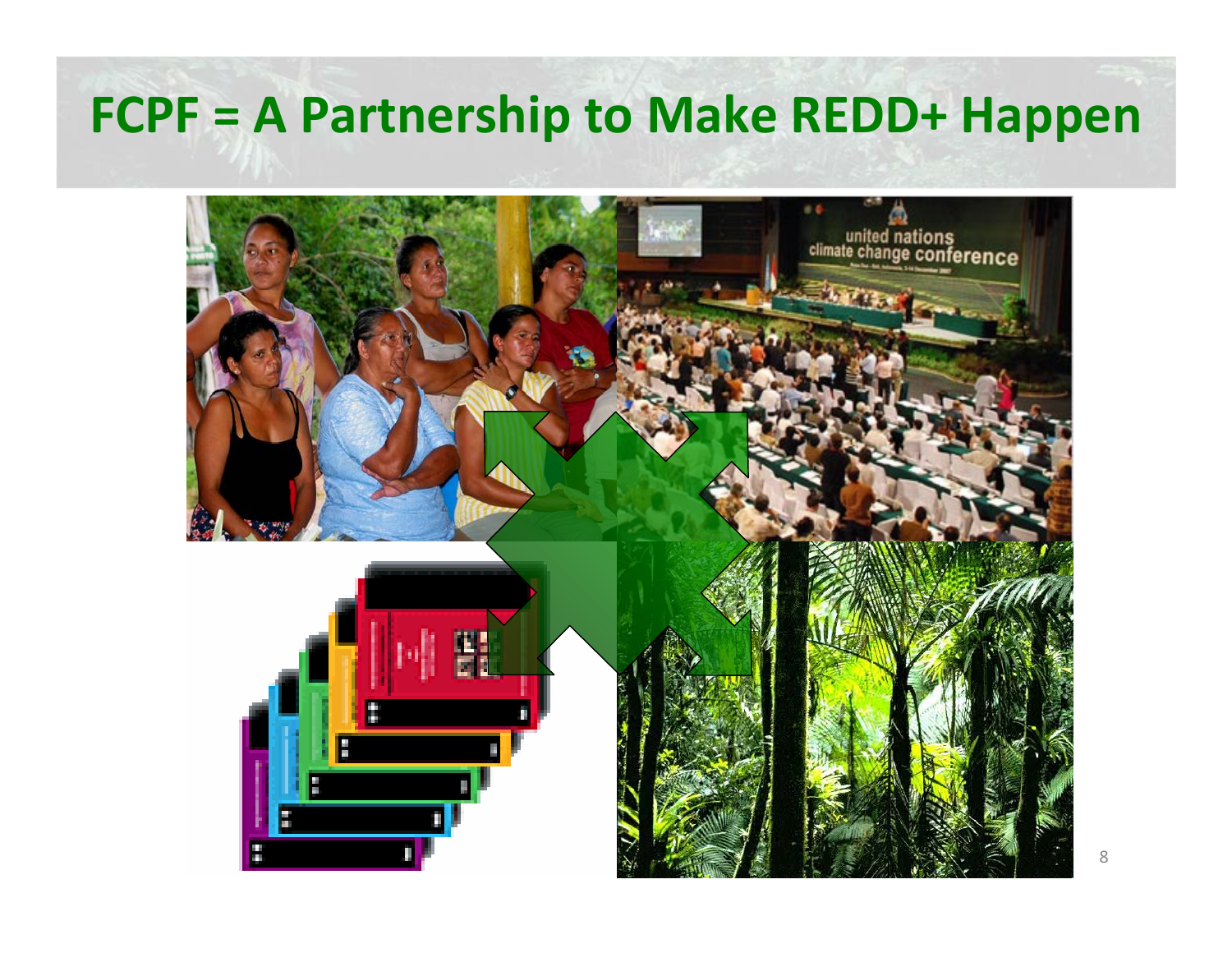## **Two Mechanisms**

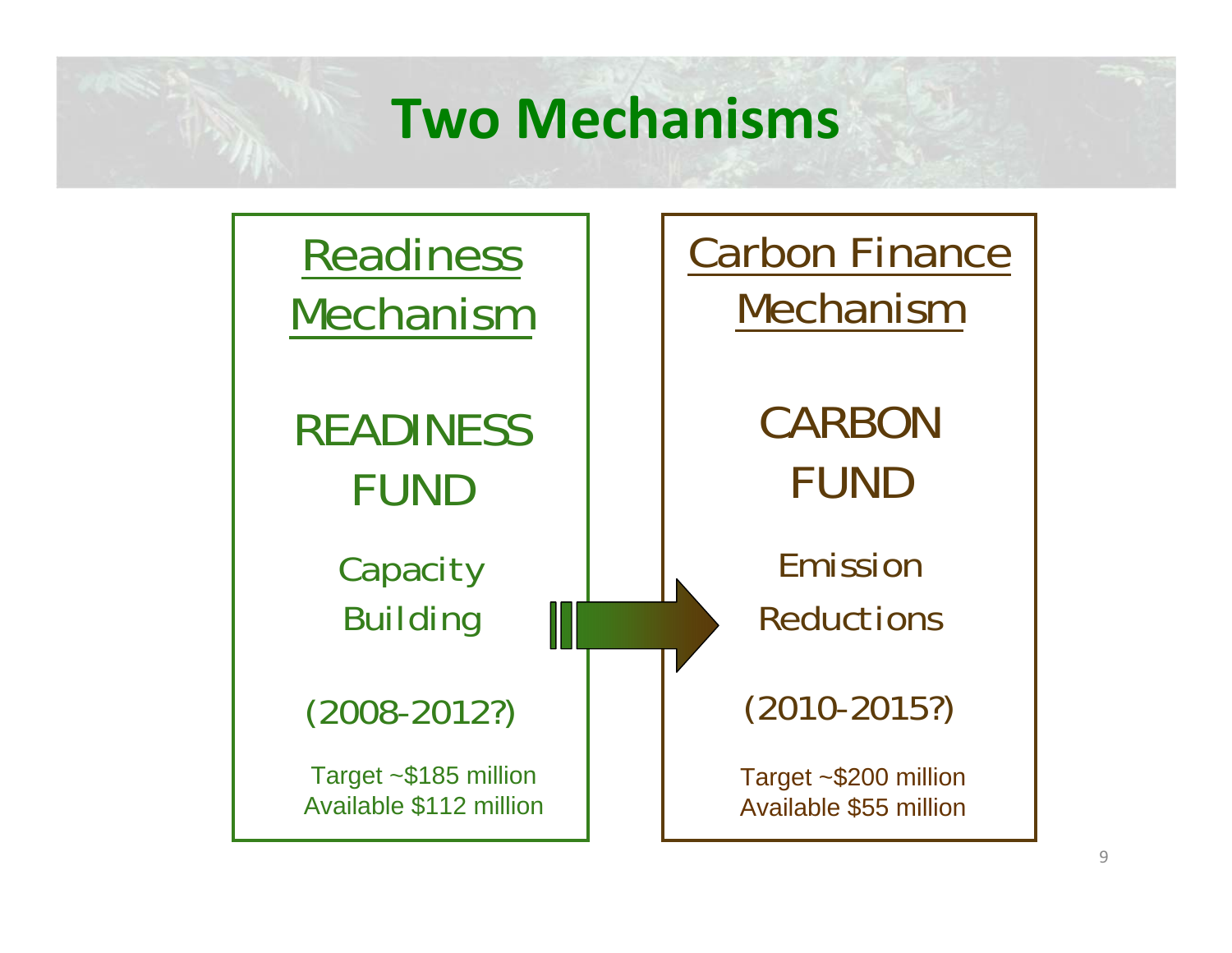# **Fund Raising: Readiness Fund**

#### **Readiness Fund (US\$ million)**

|                    | <b>Committed</b> | <b>On-Hand</b> |
|--------------------|------------------|----------------|
| <b>AFD</b>         | 5.2              | 5.2            |
| <b>Australia</b>   | 9.6              | 9.6            |
| <b>Denmark</b>     | 5.0              | 0.0            |
| <b>Finland</b>     | 9.0              | 9.0            |
| Japan              | 10.0             | 10.0           |
| <b>Netherlands</b> | 20.3             | 5.0            |
| <b>Norway</b>      | 30.2             | 21.4           |
| <b>Spain</b>       | 7.0              | 7.0            |
| <b>Switzerland</b> | 8.2              | 8.2            |
| UK*                | 5.7              | 5.7            |
| <b>USA</b>         | 5.0              | 5.0            |
|                    | 115.2            | 86.1           |

\* Available in the Strategic Climate Fund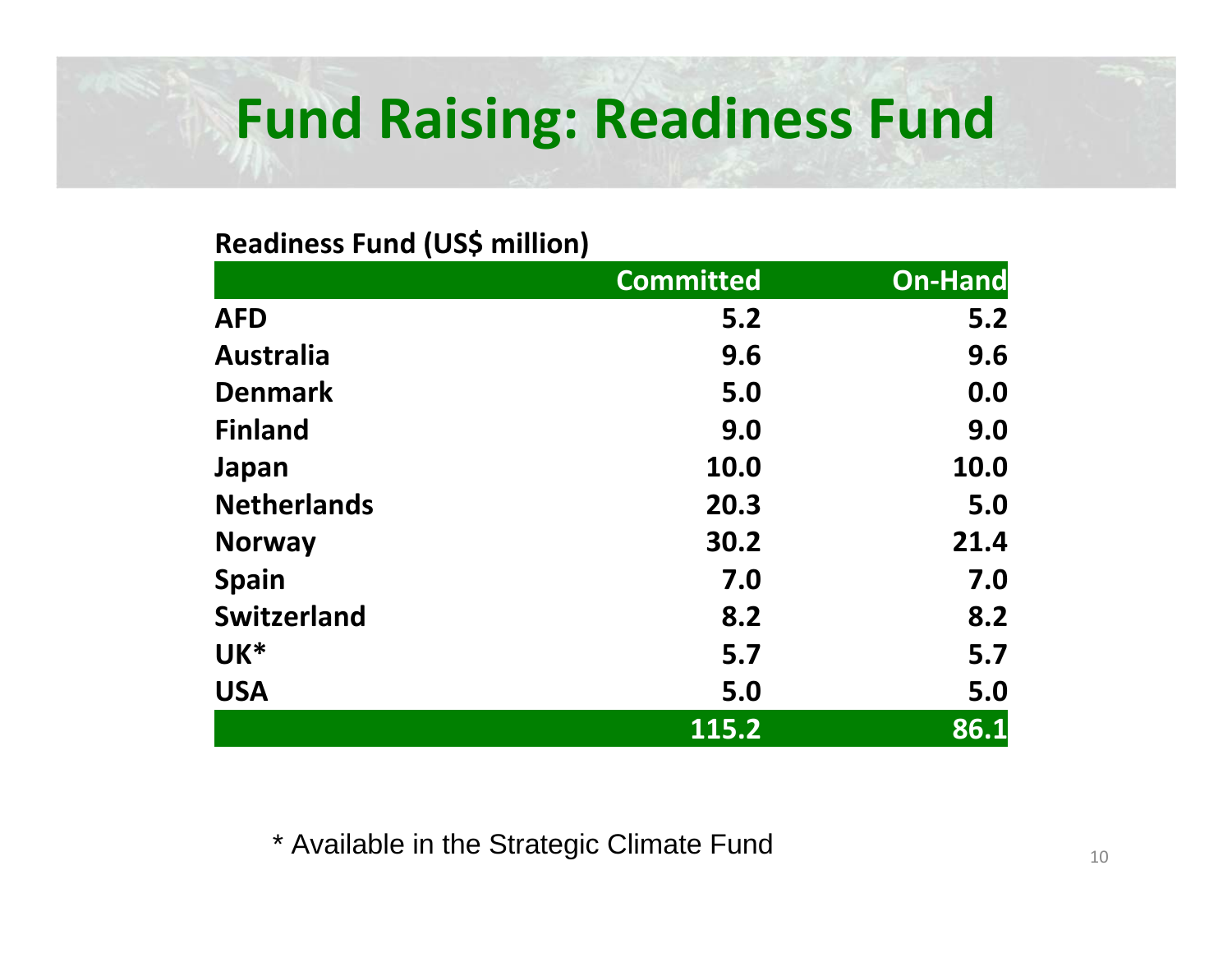## **Fund Raising: Carbon Fund**

### **Carbon Fund (US\$ million)**

|                | <b>Committed</b> | <b>On-Hand</b> |
|----------------|------------------|----------------|
| EC             | 6.7              | 6.3            |
| <b>Germany</b> | 14.5             | 4.0            |
| <b>Norway</b>  | 10.0             | 10.0           |
| TNC*           | 5.0              | 5.0            |
| <b>UK**</b>    | 18.8             | 18.8           |
| <b>TOTAL</b>   | 55.0             | 44.1           |

\* In the form of a Promissory Note

\*\* Available in the Strategic Climate Fund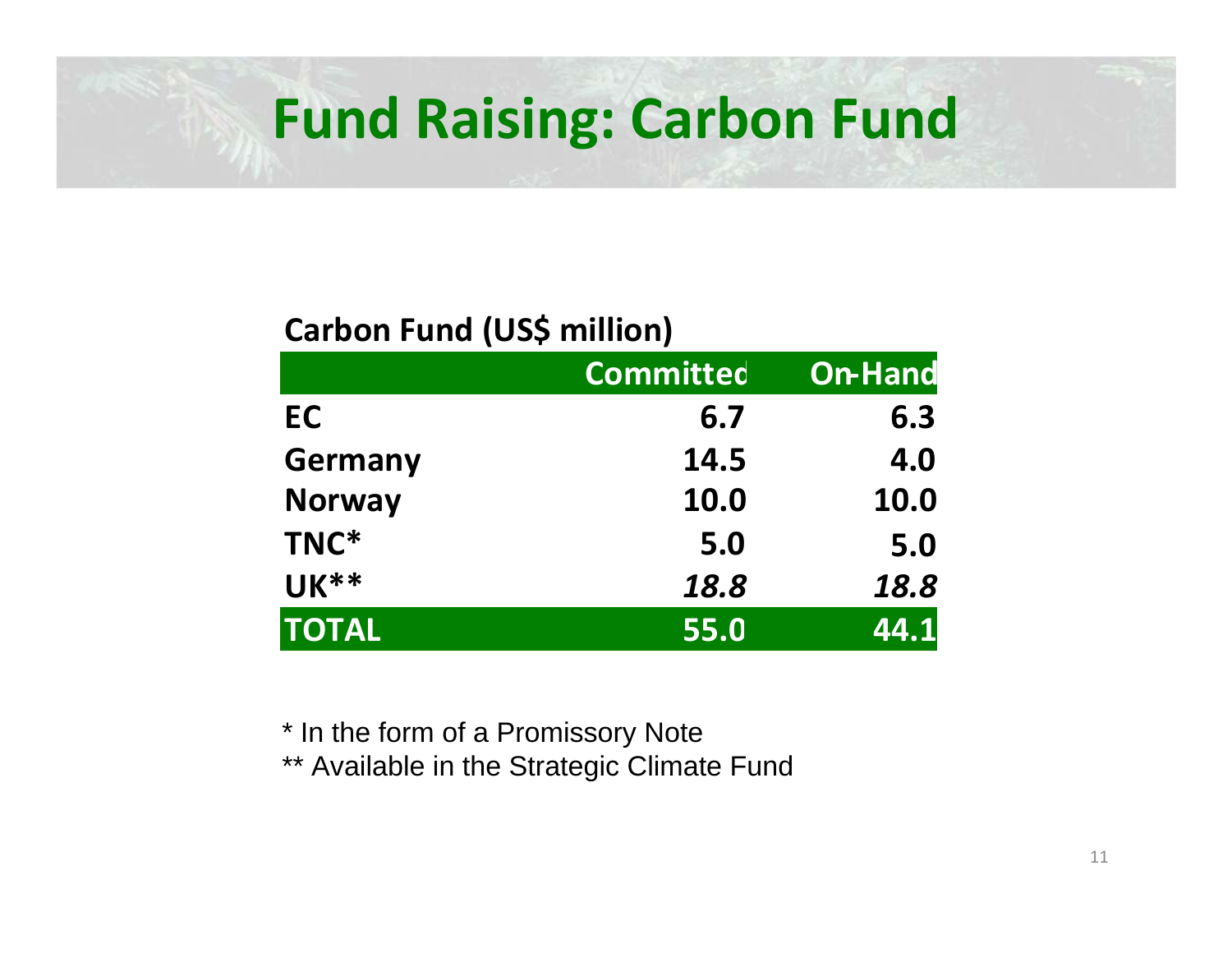# **Financial Contributors to the FCPF**

### **DONOR PARTICIPANTS**

- **1.AFD**
- **2.Australia**
- **3.Denmark**
- **4.Finland**
- **5.Japan**
- **6.Netherlands**
- **7.Norway**
- **8.Spain**
- **9.Switzerland**
- **10.United Kingdom**
- **11.United States**

### **CARBON FUND PARTICIPANTS**

- **1.European Commission 2.Germany 3.Norway 4.The Nature Conservancy**
- **5.United Kingdom**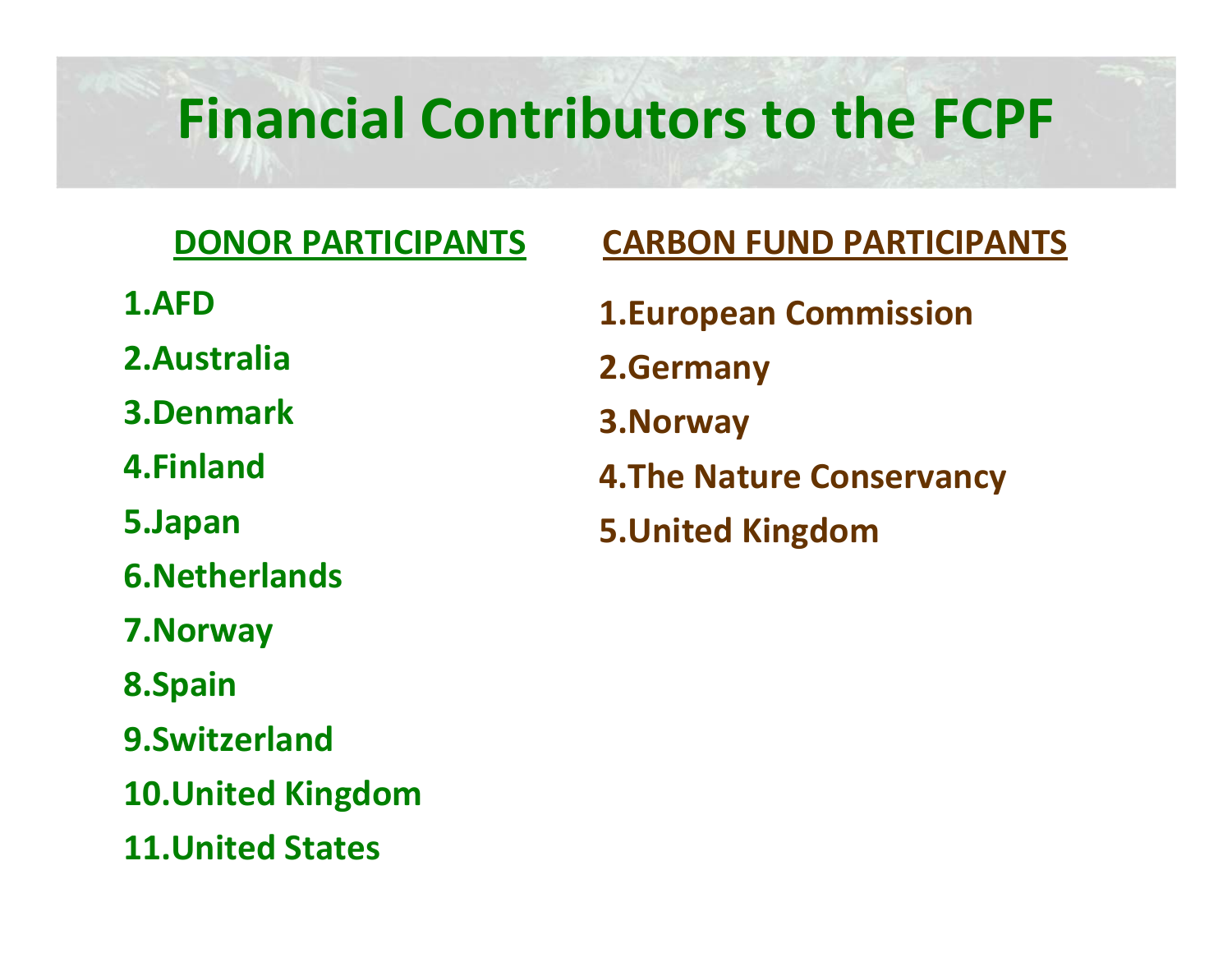## **REDD Country Participants Selected**

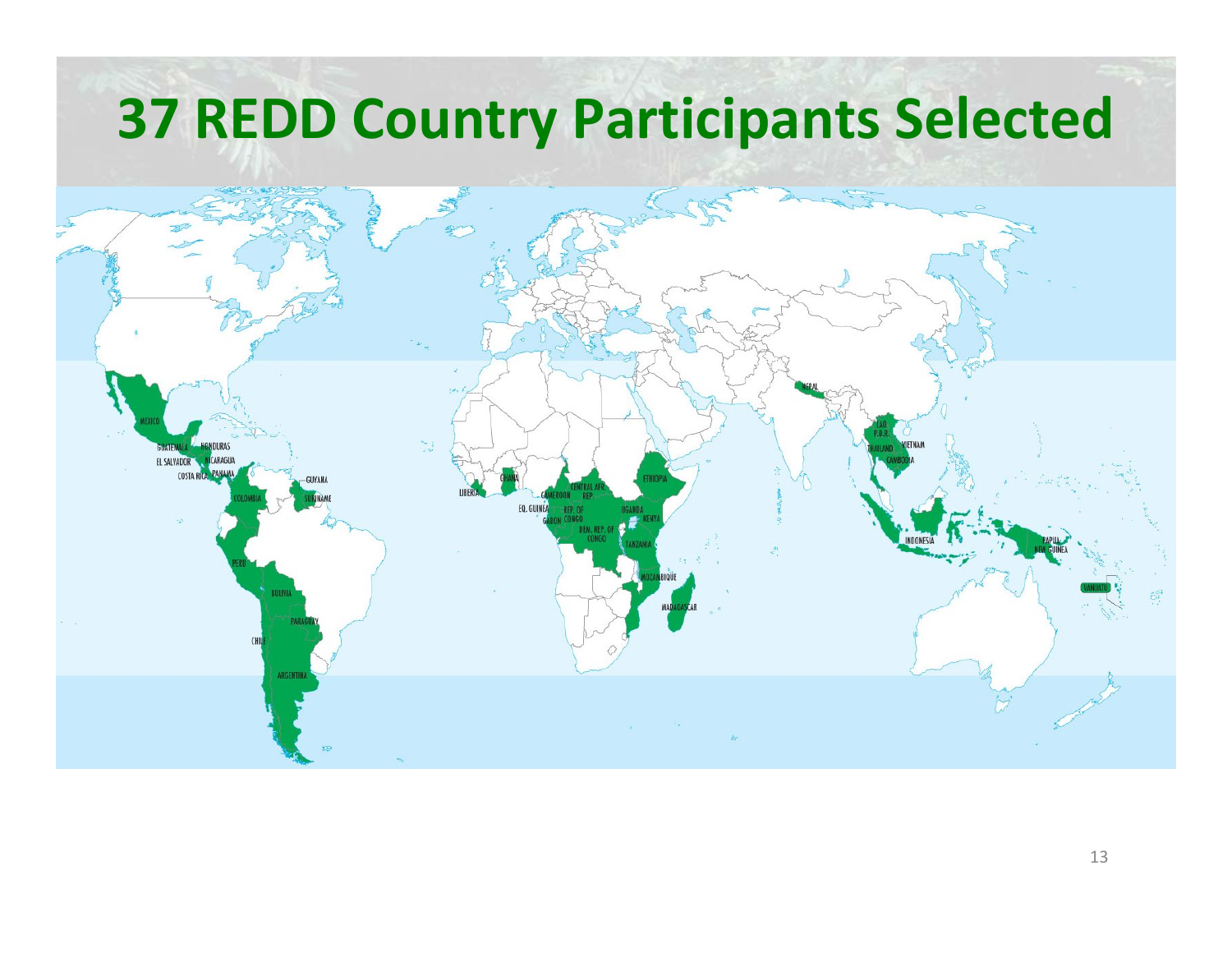# **FCPF Participants by Region**

#### South America

- Argentina
- Bolivia
- Chile \*
- Colombia
- Guyana
- Paraguay
- Peru
- Suriname

#### Meso-America

- Costa Rica
- El Salvador
- Guatemala
- Honduras
- Mexico
- Nicaragua
- Panama

#### **Africa**

- **Cameroon**
- **Central African Republic**
- **Dem. Republic of Congo**
- **Equatorial Guinea \***
- **Ethiopia**
- **Gabon**
- **Ghana**
- **Kenya**
- **Liberia**
- **Madagascar**
- **Mozambique**
- **Republic of Congo**
- **Tanzania**
- **Uganda**

#### sia & Pacific

- ambodia
- •
- ndonesia
- ao PDR
- epal
- apua New Guinea
- hailand
- anuatu
- ietnam

*\*Countries that have not signed the Participation Agreement, as of December 31, 2009*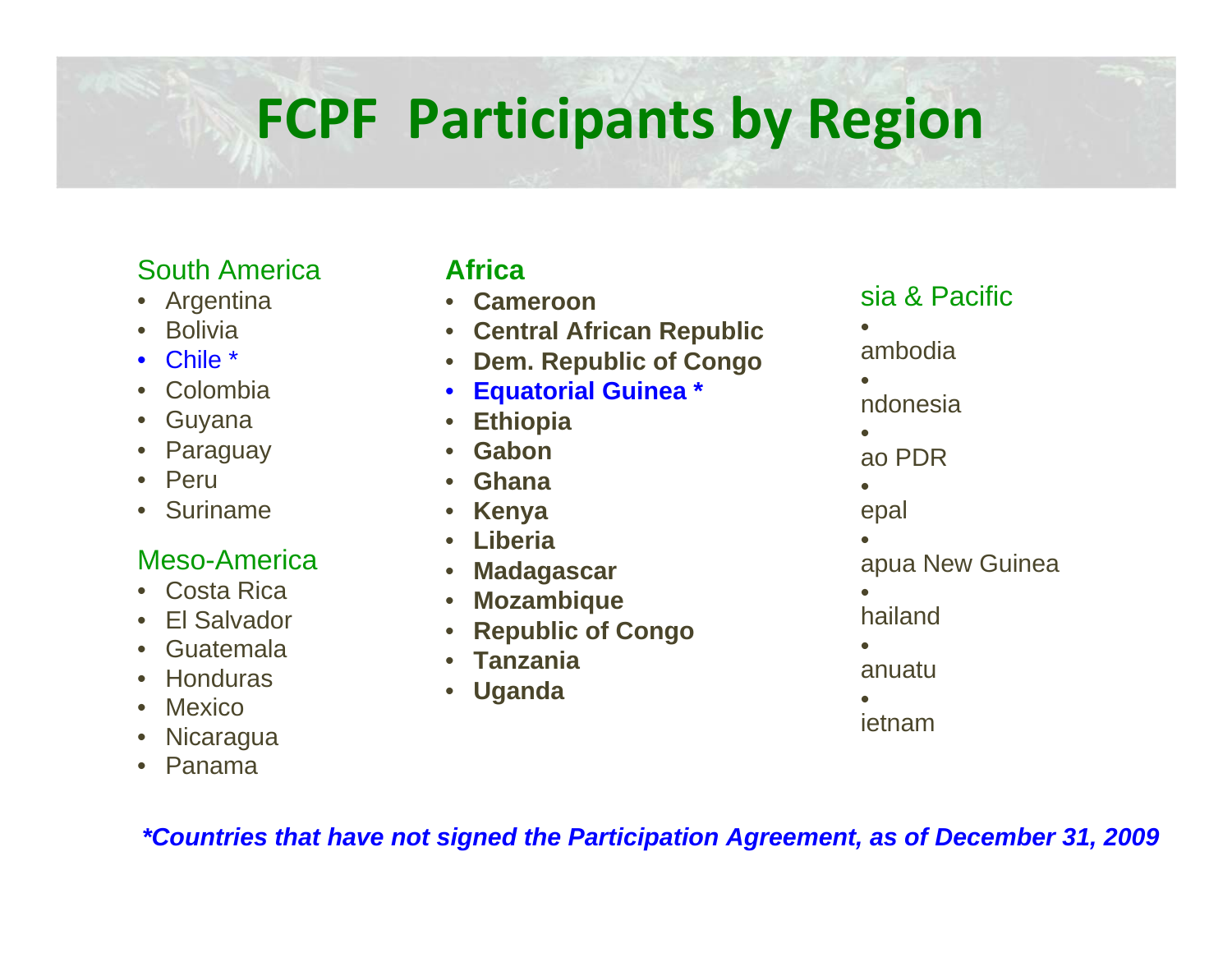## **REDD Countries – Grant Status**

#### **Signed Grant Agreements:**

Costa Rica

**Democratic Republic of Congo**

**Ethiopia**

**Gabon**

**Ghana**

**Kenya**

Lao People's Democratic Republic

**Liberia**

**Nepal** 

**Republic of Congo**

**Uganda**

#### **Not Signed Grant Agreements:**

| Argentina         | <b>Mexico</b> |
|-------------------|---------------|
| <b>Bolivia</b>    | Panama        |
| <b>Cameroon</b>   | Paraguay      |
| Colombia          | Peru          |
| Guatemala         | Vanuatu       |
| Guyana            | Vietnam       |
| Indonesia         |               |
| <b>Madagascar</b> |               |

| <b>Not yet eligible for Grants:</b>       |                   |  |  |
|-------------------------------------------|-------------------|--|--|
| Cambodia                                  | <b>Mozambique</b> |  |  |
| <b>Central African Republic Nicaragua</b> |                   |  |  |
| <b>Chile</b>                              | Papua New Guinea* |  |  |
| <b>El Salvador</b>                        | <b>Suriname</b>   |  |  |
| <b>Equatorial Guinea</b>                  | <b>Tanzania</b>   |  |  |
| <b>Honduras</b>                           | <b>Thailand</b>   |  |  |

*\*PNG has advised that until other countries have received FCPF grants, it will only seek resources from UN REDD and not from the FCPF.*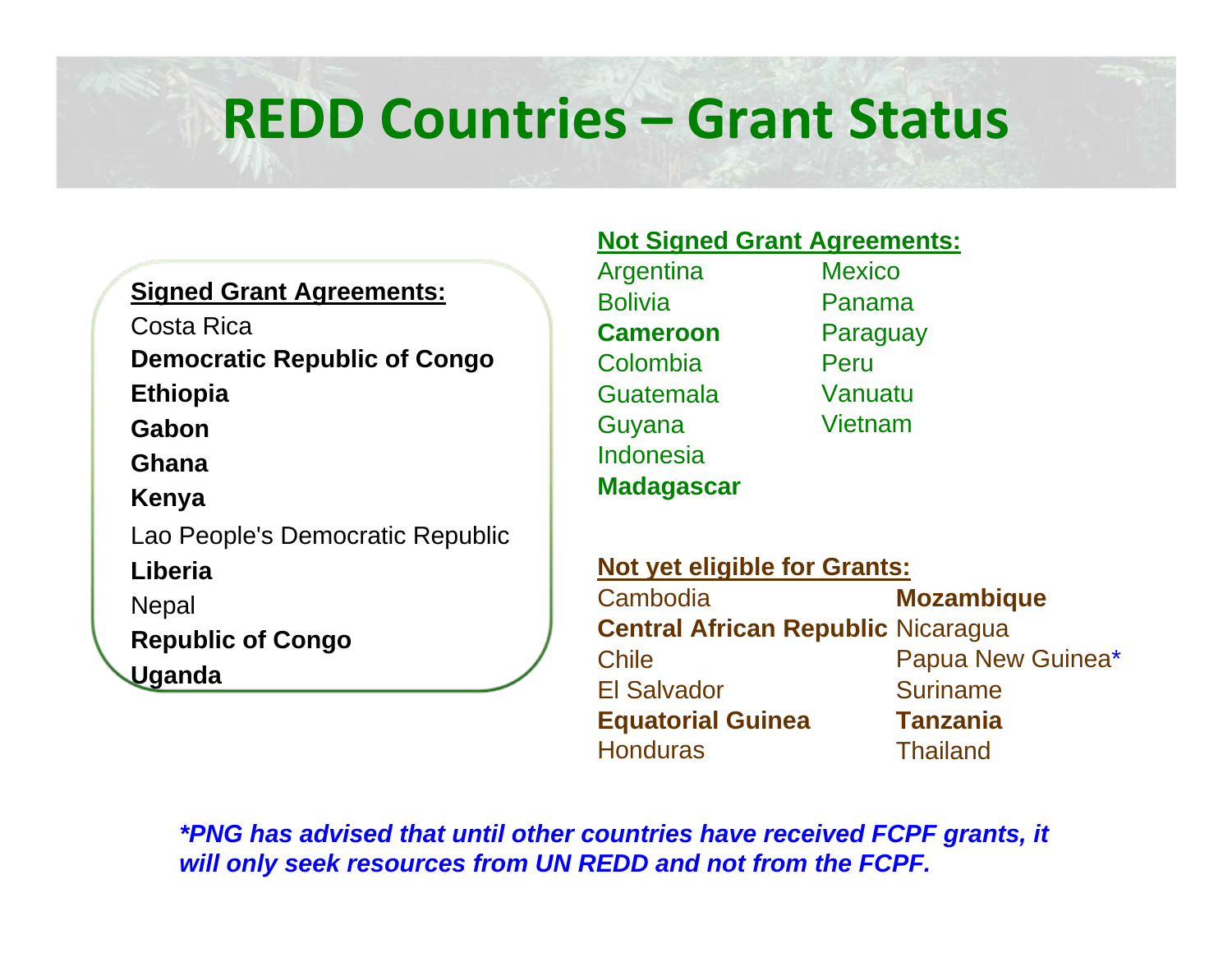## **FCPF Governance**

**Technical Advisory Technical Advisory Panels Panels**

**Provide external technical Advise and Assessments**

> **ReadinessFund***(Bank as Trustee)*

**Participants Assembly (PA) Participants Assembly (PA) All Eligible REDD Countries, All Eligible REDD Countries, Donors and Carbon Fund Participants Donors and Carbon Fund Participants**

- **Forum for exchange of information**
- **Meets at least annually**
- **Opportunity for 'subgroups' to meet and discuss experiences, elect their representatives**

#### **Participants Committee (PC) Participants Committee (PC)**

**An elected subset of the PA with equal An elected subset of the PA with equal numbers of Donors and REDD Countries numbers of Donors and REDD Countries**

**Primary decision making body, including all policy issues**

#### **Official Observers Official Observers**

#### **Facility Management Team (FMT) Facility Management Team (FMT)**

*(Bank) (Bank)*

**Bank facilitates partnership and ensures compliance with policies** 

**CarbonFund***(Bank as Trustee)*

**Carbon Fund Carbon Fund Participants Participants CommitteeCommittee**

**Decision making on specific carbon transactions**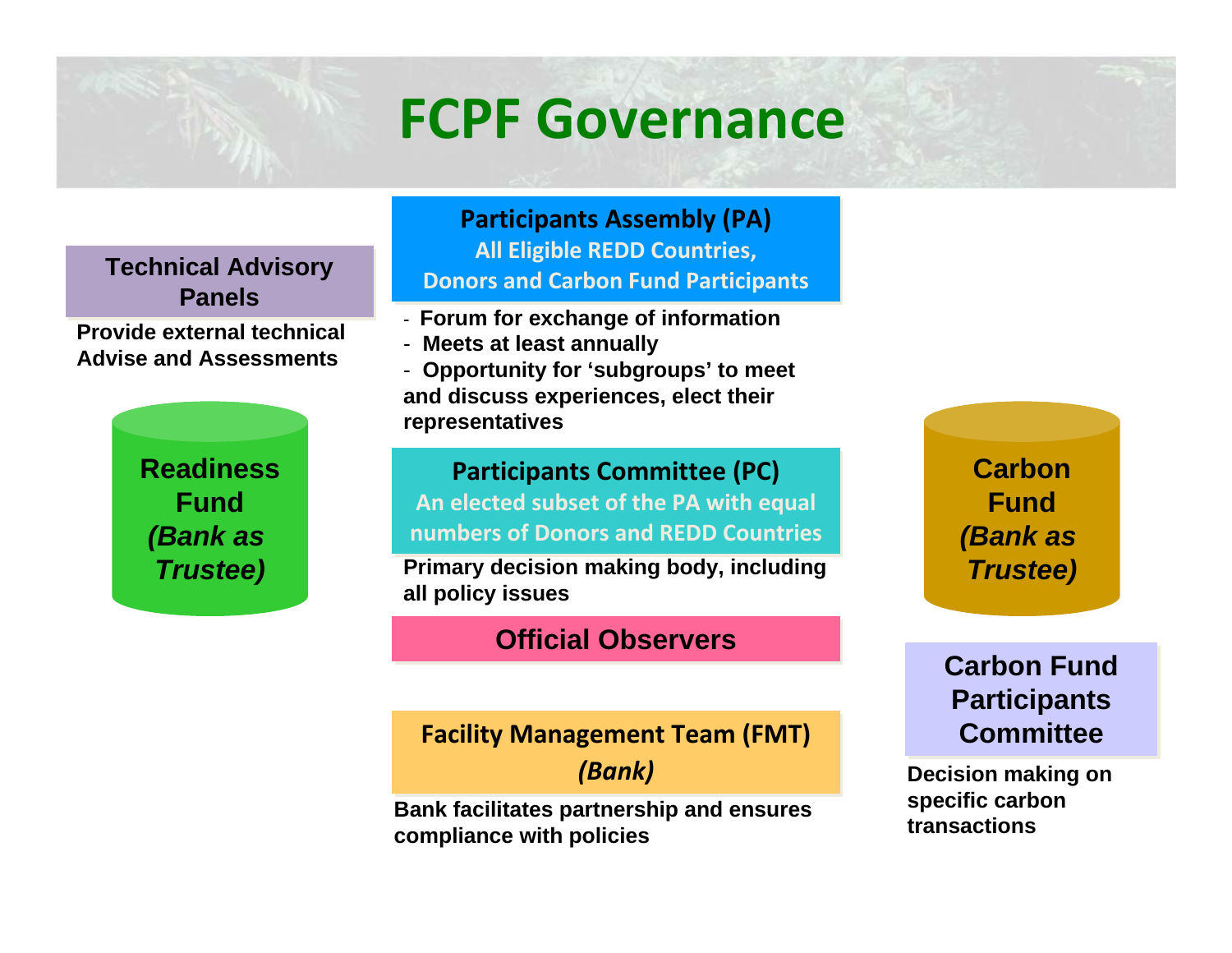### **Composition of Second Participants Committee (2009‐2010)**

### **REDD COUNTRIES**

Argentina Colombia Costa Rica **DRCGabonGhanaKenya** MexicoNepal PanamaPapua New Guinea Suriname**Tanzania**Vietnam

#### **OBSERVERS**

**Forest‐Dependent Indigenous Peoples, Private Sector, International Organizations, NGOs, UNFCCC Secretariat, UN‐REDD Programme**

### **CONTRIBUTORS**

**AFDAustraliaDenmarkEuropean Commission FinlandGermany Japan Netherlands Norway Spain SwitzerlandThe Nature Conservancy United Kingdom United States**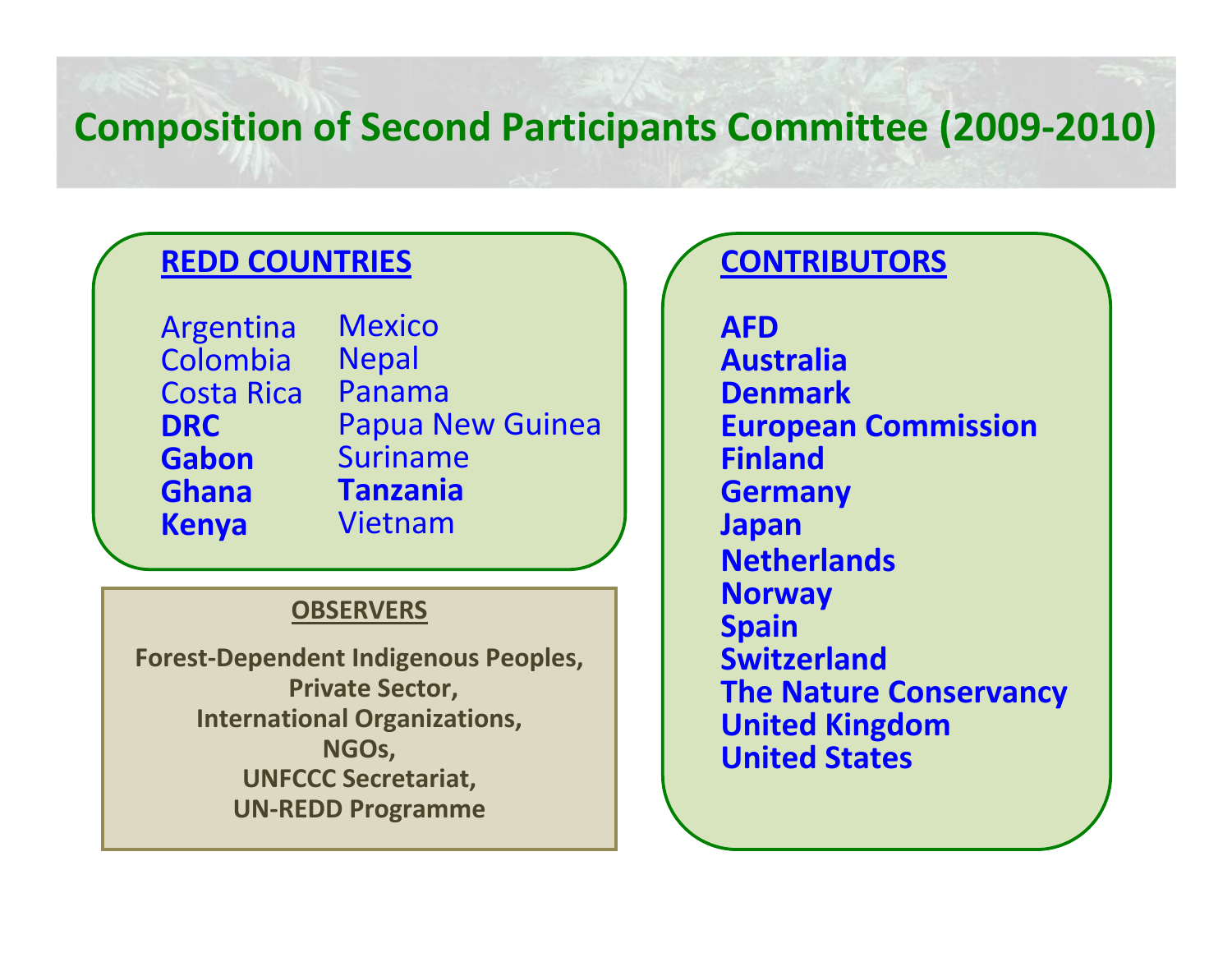## **FCPF: Current Arrangements**

- World Bank fulfills several roles:
	- 1. Trustee
	- 2. Secretariat through Facility Management Team
	- 3. Implementing Entity through WB Regional operations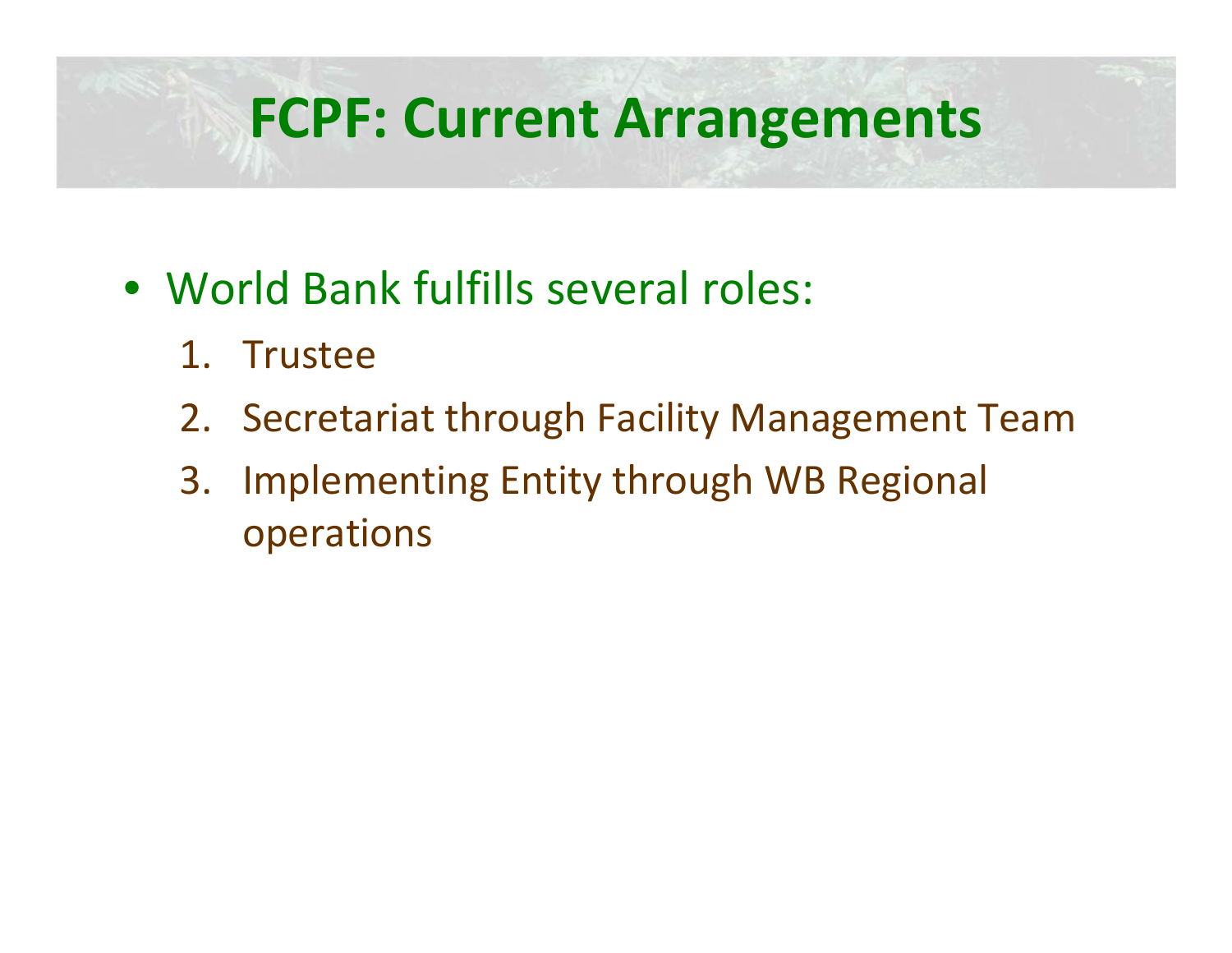## **FCPF: Readiness Services**

- As implementing entity, Bank provides two types of support:
	- Readiness preparation support: advice, feedback
	- Fiduciary and safeguard support
		- Procurement
		- Financial management
		- Environmental and social safeguards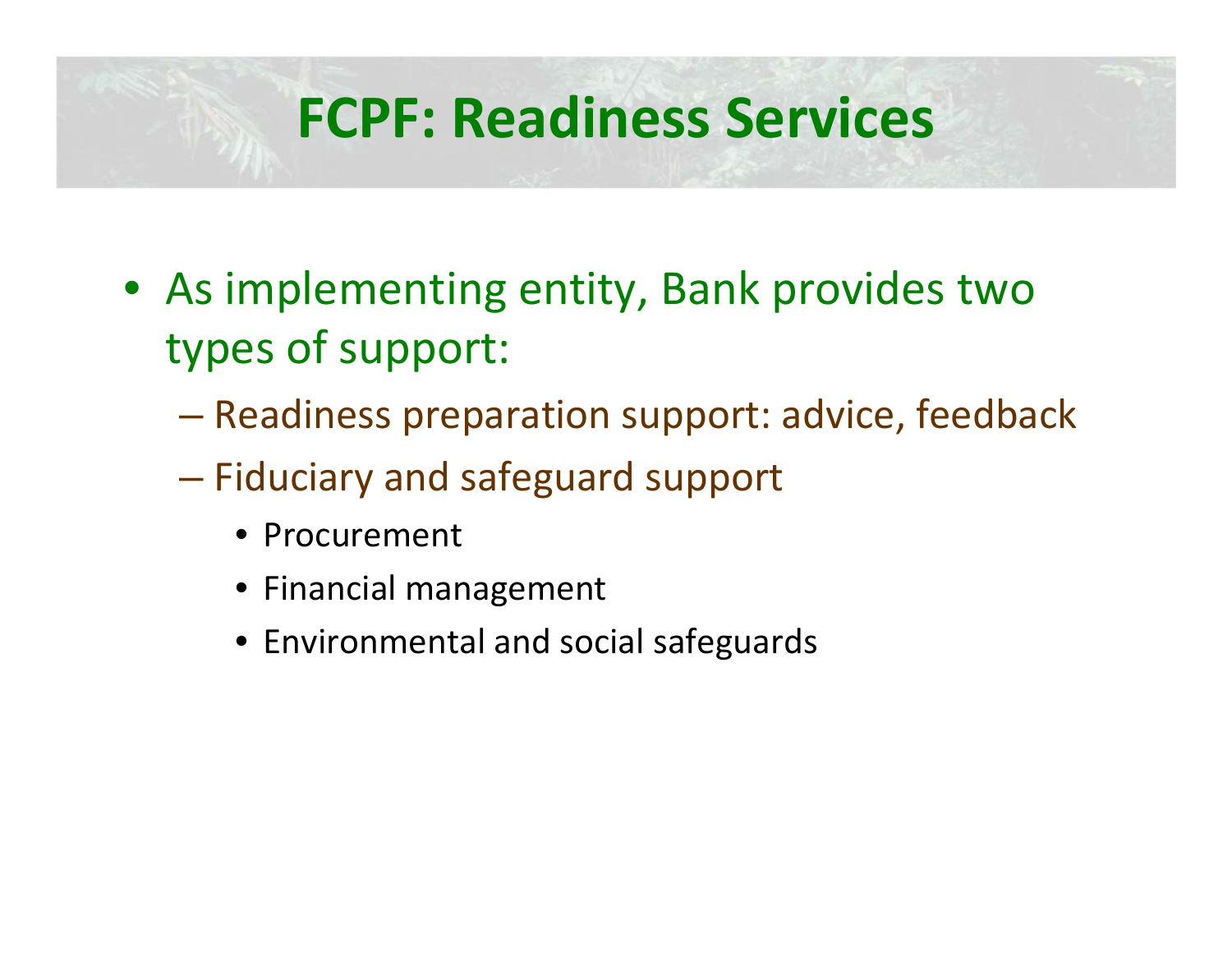# **The role of the TAP (own perspective)**

- Plays <sup>a</sup> supportive role in the process towards Readiness and functions in <sup>a</sup> collaborative manner
- Recognizes the difficulties (for the countries and the TAP) inherent in the process (e.g., to identify precisely what is needed to deliver at this stage)
- Recognizes that some of the issues are much broader than can be fully solved in an R‐PP
- Assesses if certain criteria and standards are being met; not to assess appropriateness of standards and criteria nor make recommendations about funding
- Recommendations are meant to assist the countries to meet the criteria and standards set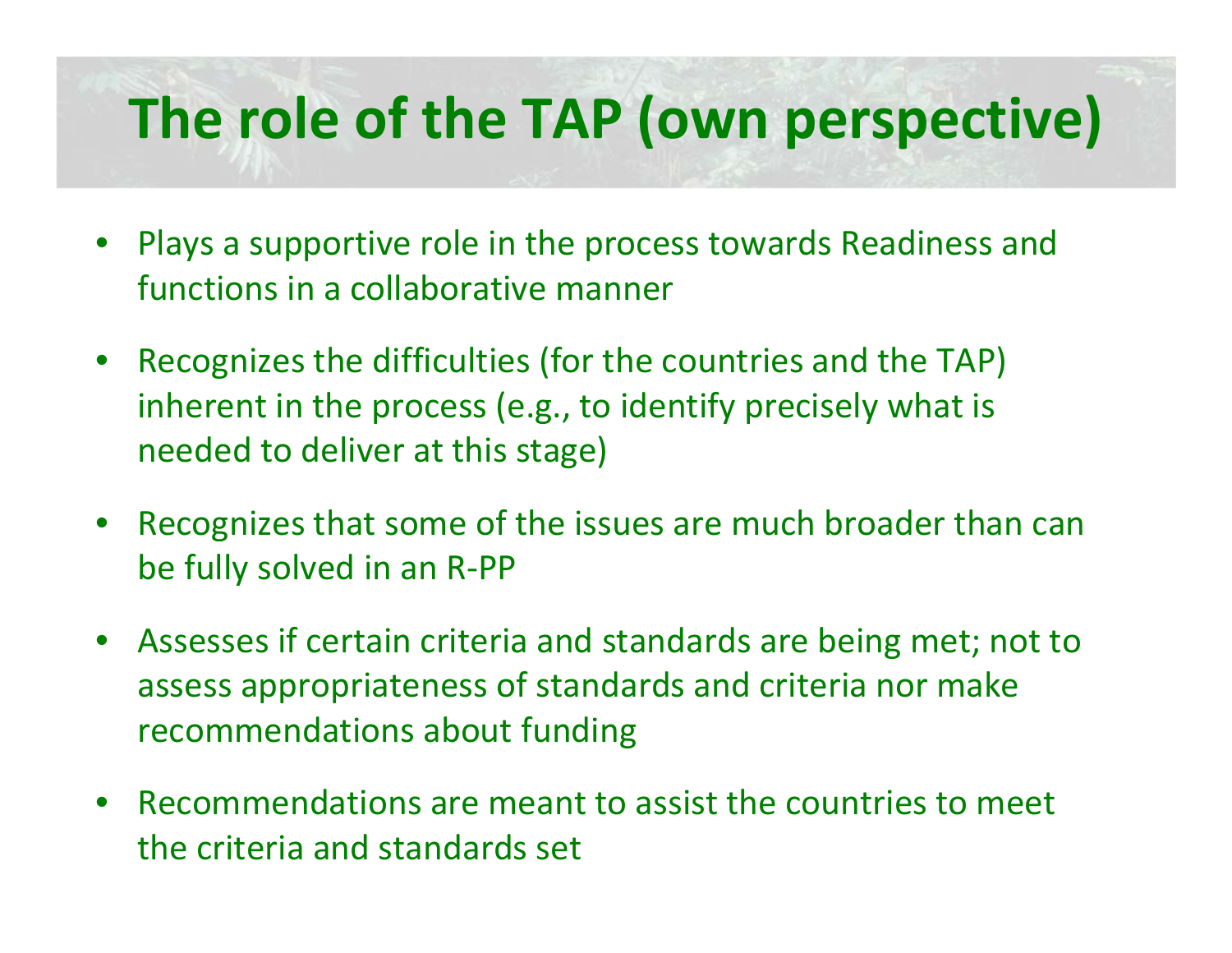## **FCPF: The Big Picture**

**Established collaborative partnership & transparent platform for meaningful exchanges on REDD issues**

- **Pioneered REDD readiness preparation process**
- **Countries actively preparing for readiness**
- **Due to high demand, REDD Country participation increased from 0 to 20 to 37**
- 37 REDD Country Participants
- 11 Donor Participants
- 5 Carbon Fund Participants
- 6 Observers
- **Others** 
	- Brazil (South‐South cooperation)
	- Global Environment Facility
	- World Bank Institute
	- Technical assistance service providers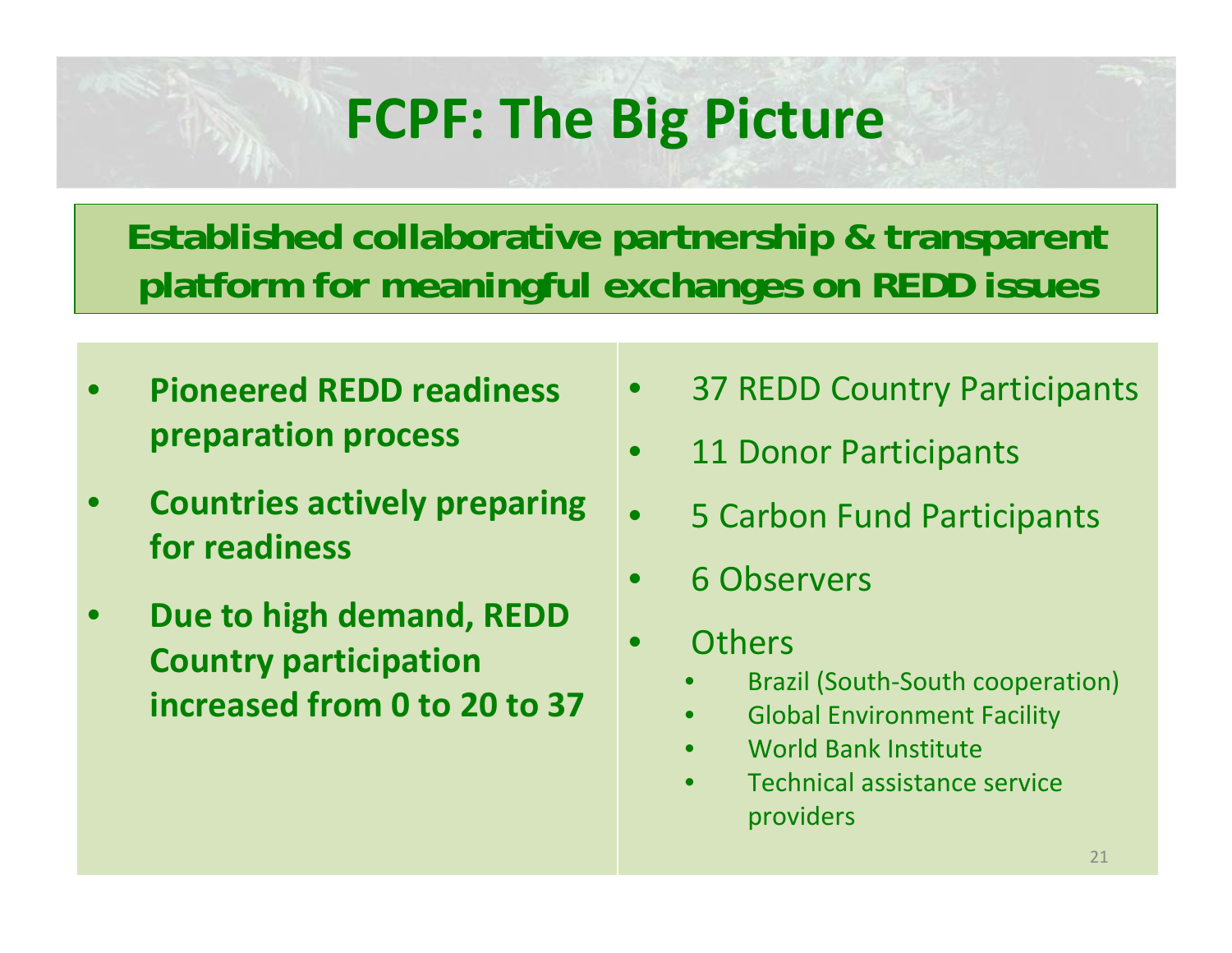# **Readiness Organization**

- What does it mean to 'do REDD'?
- Created templates/processes to facilitate Readiness:
	- Process of country submissions and reviews:
		- Readiness Preparation Idea Note (R‐PIN)
		- Readiness Preparation Proposal (R‐PP)
		- Readiness Package (R‐Package)
	- Reviews by
		- Technical Advisory Panel
		- World Bank team
		- Participants Committee <sup>+</sup> Observers
	- Application of environmental and social due diligence framework
		- Strategic Environmental and Social Assessment (SESA)
	- Consultation and Participation guidance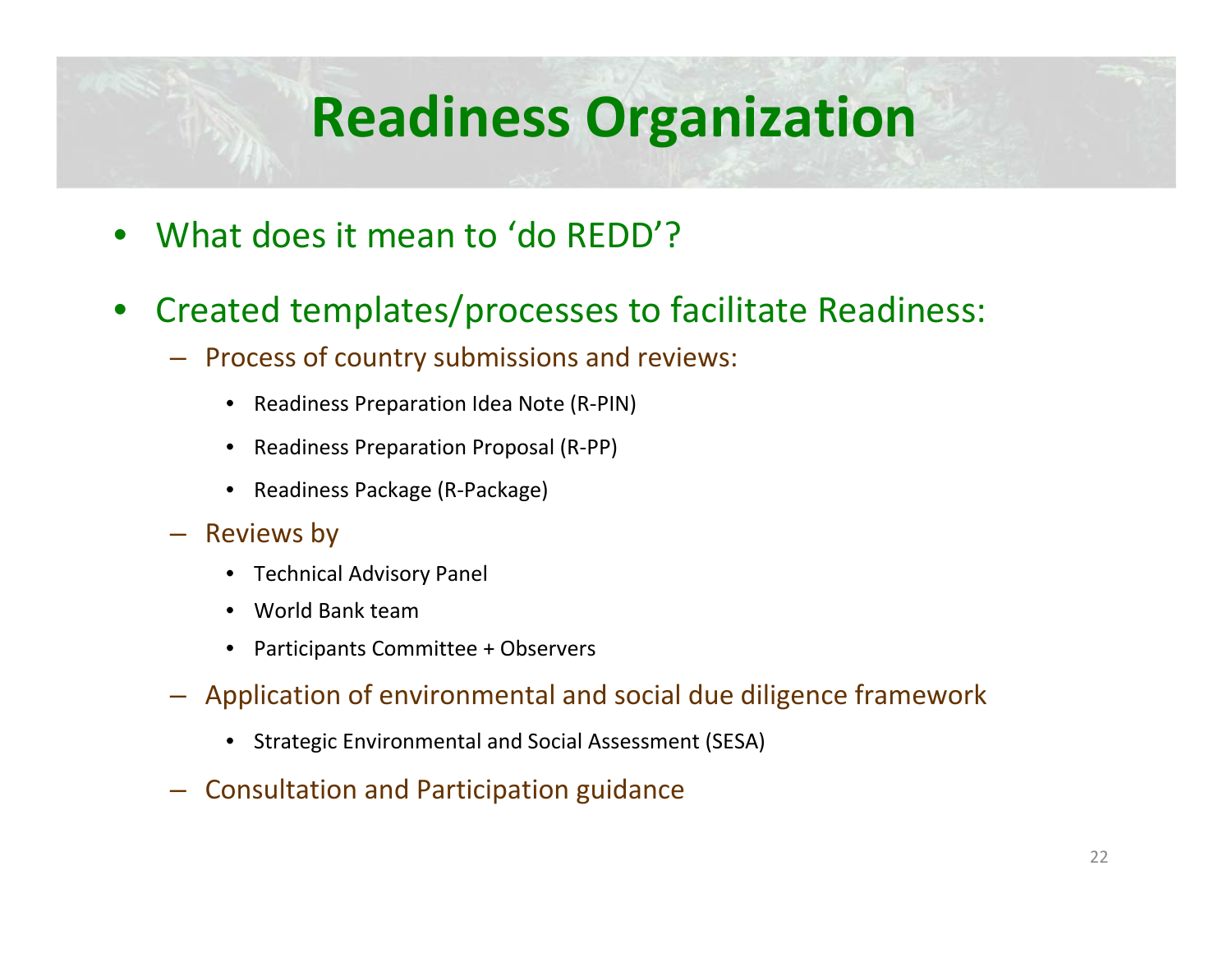### **Readiness Activities in the FCPF (1)**

- Readiness activities under Readiness Fund are limited to early planning, mostly analytical work and system design
- Two phases:
	- 1.Formulation of Readiness Preparation Proposal (R‐PP)
	- 2.Readiness Preparation (Readiness Package preparation)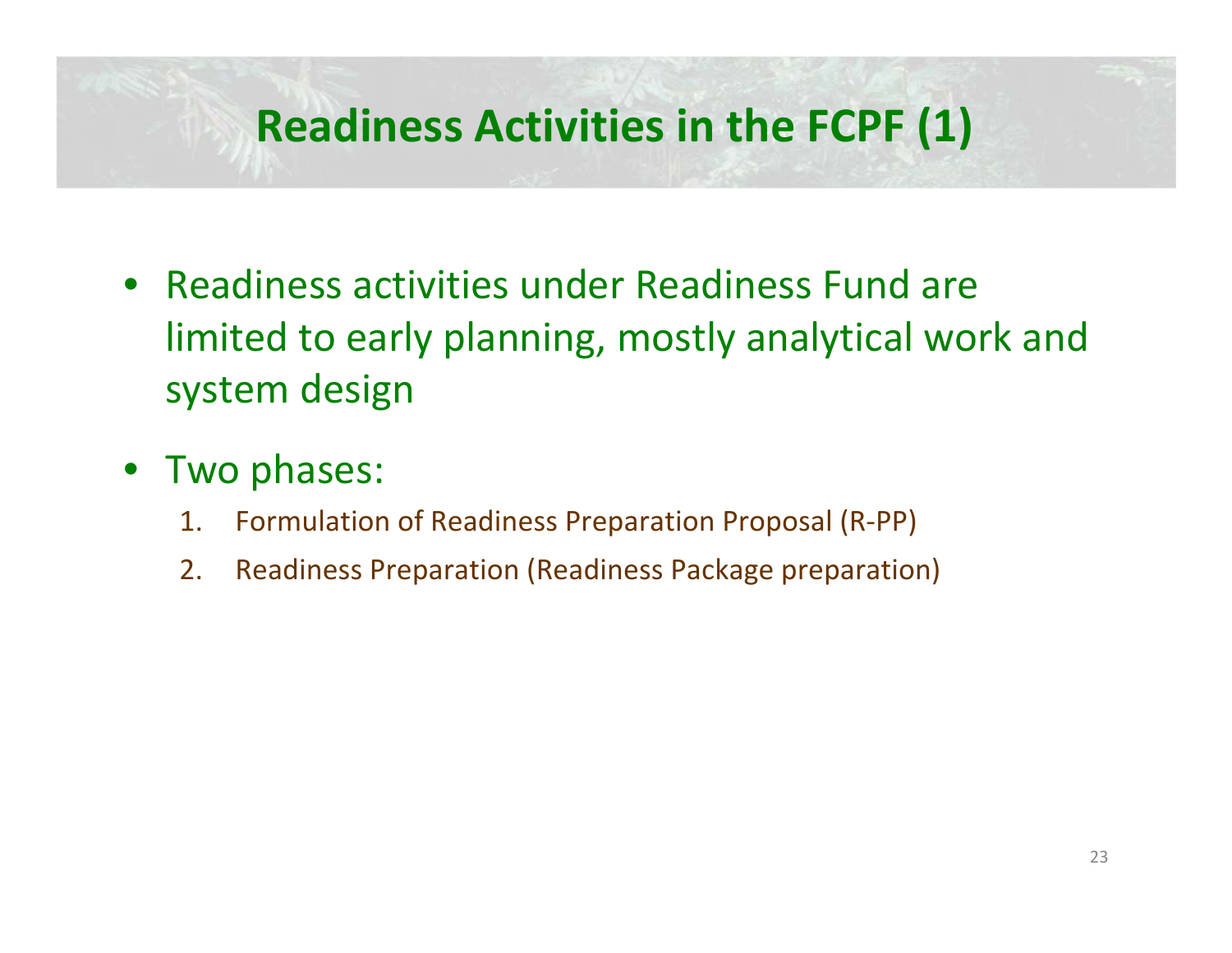### **Readiness Activities in the FCPF (2)**

- Phase 1: Formulation of R‐PP
- Contents of R‐PP:
	- Organizational arrangements for REDD
	- Consultation and Participation Plan
	- Diagnostic of causes of deforestation and forest degradation
	- Terms of reference for:
		- REDD strategy & implementation framework
		- Reference scenario
		- MRV design
	- Budget & timeline
- R-PP template available at [www.forestcarbonpartnership.org](http://www.forestcarbonparrnership.org/)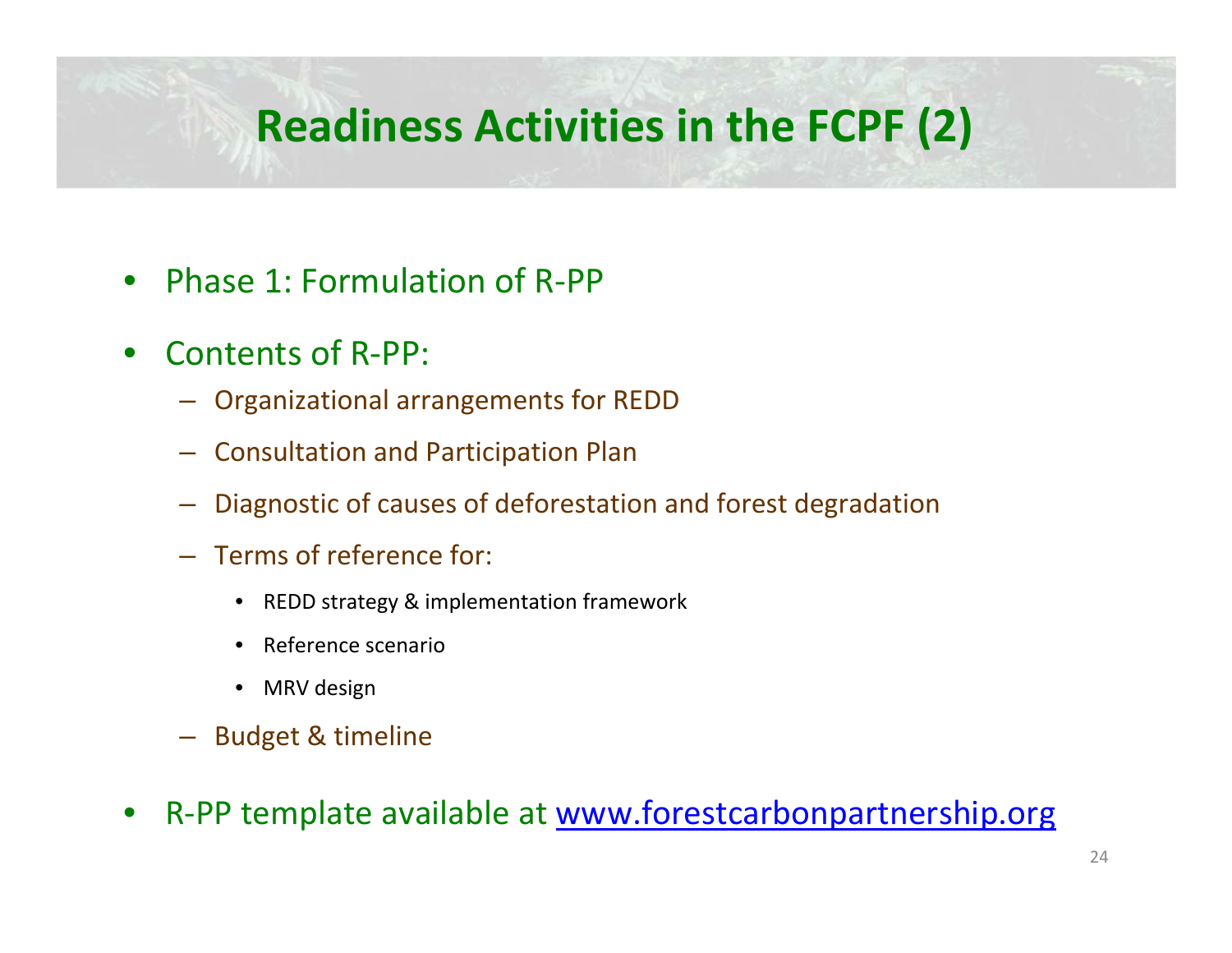### **Readiness Activities in the FCPF (3)**

- Phase 2: Readiness Package preparation
- Contents of Readiness Package: design of the national 'REDD+ infrastructure'
	- REDD+ strategy & implementation framework
	- Reference scenario
	- MRV system
	- National REDD+ management arrangements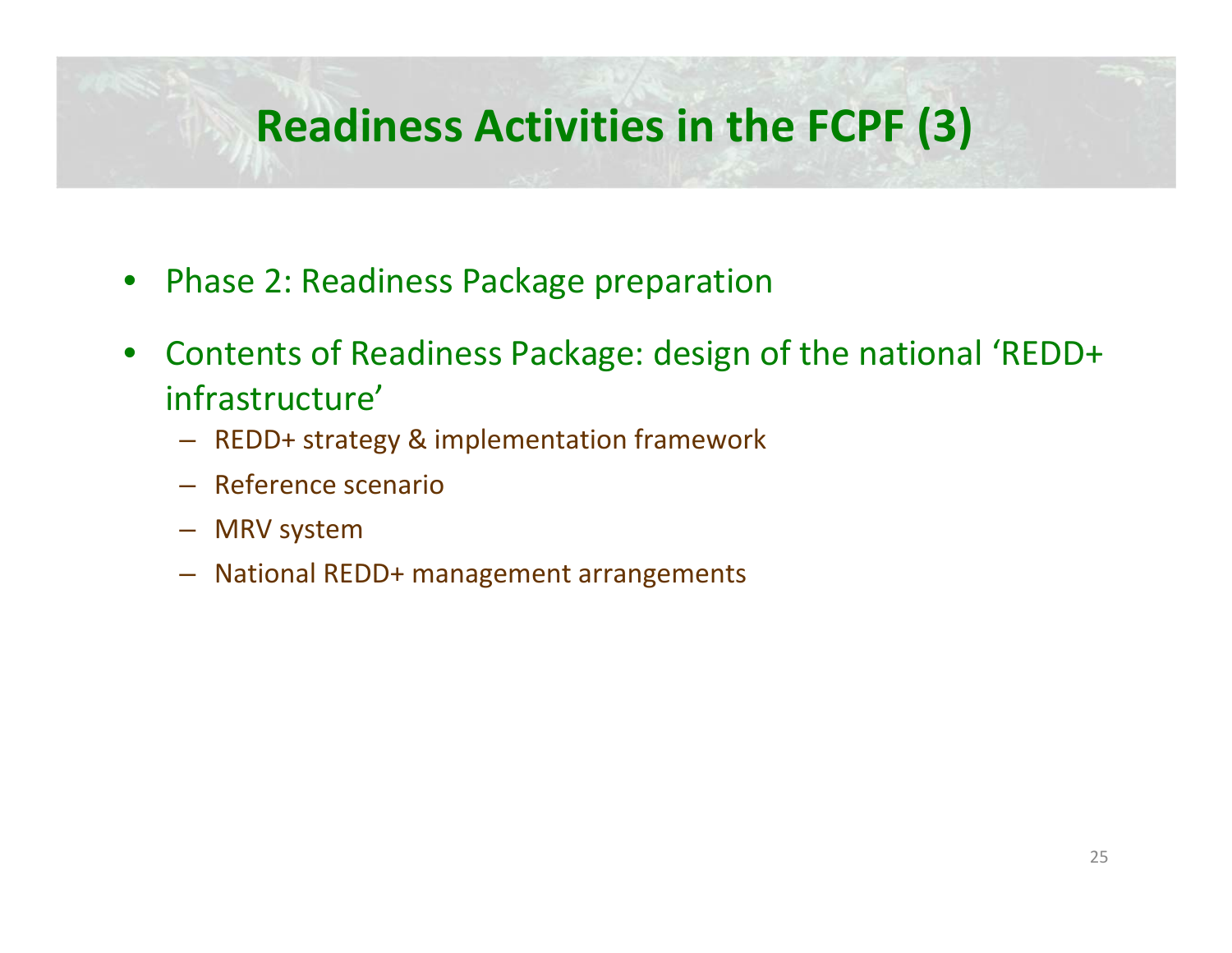### **From Readiness to Emission Reductions Payment Agreement (ERPA)**

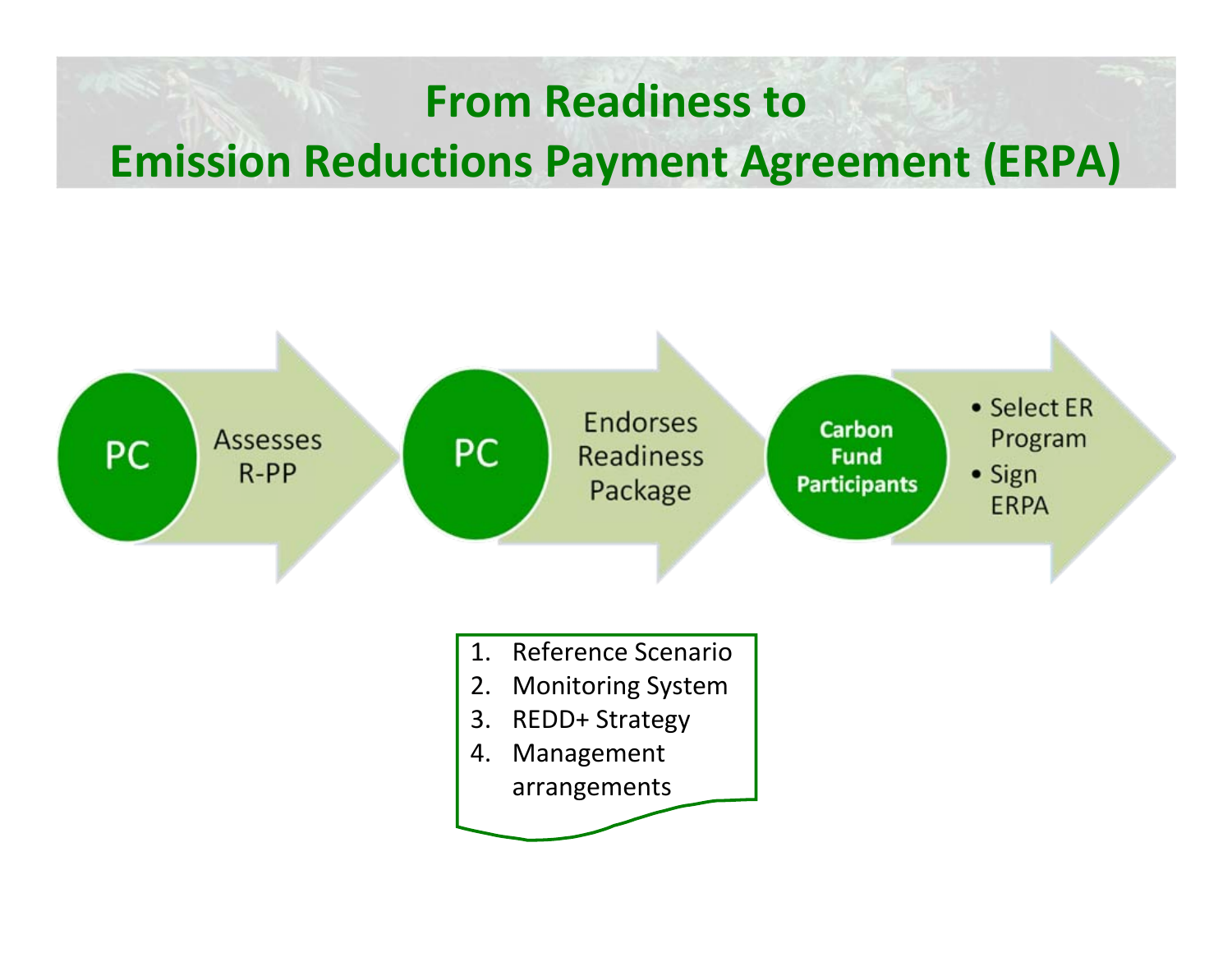### **Preparing for Readiness: Country Status**

- Three countries presented R‐PPs to PC3 (June 2009)
	- Panama, Guyana, Indonesia
	- PC assessed the R‐PPs and allocated US\$3.6 million to each of these three countries for readiness preparation, authorizing the World Bank to finalize due diligence to prepare grant agreement (incl. safeguards, procurement and financial management reviews)
	- PC requested the three countries to address the key issues identified in the "Summary Report" and the assessment by the TAP
- Two countries presented draft R‐PPs to PC4 (October 2009)
	- Ghana, Suriname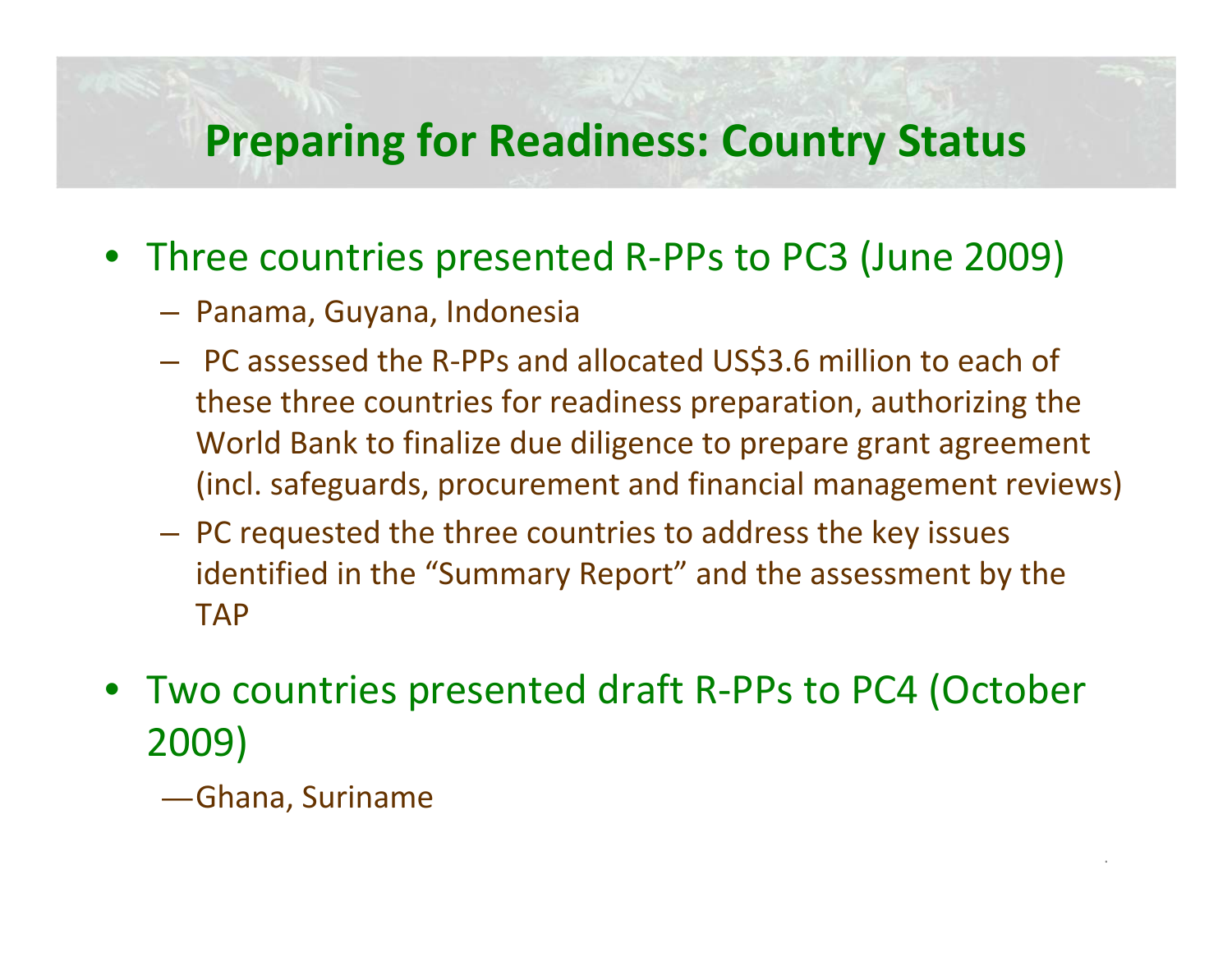### **Free, Prior and Informed Consultation, Leading to Broad Community support**

- Operational Policy 4.10 on Indigenous Peoples (2005) establishes the need for "free, prior and informed consultation" resulting in "broad community support"
- Implementation of OP 4.10 being reviewed by Management
- Guidance note on Consultation and Participation:
	- Available at [www.forestcarbonpartnership.org](http://www.forestcarbonpartnership.org/)
	- Cross‐referenced in the R‐PP template
	- Being harmonized with UN‐REDD guidance on stakeholder engagement
	- Being harmonized with Forest Investment Program guidelines for consultations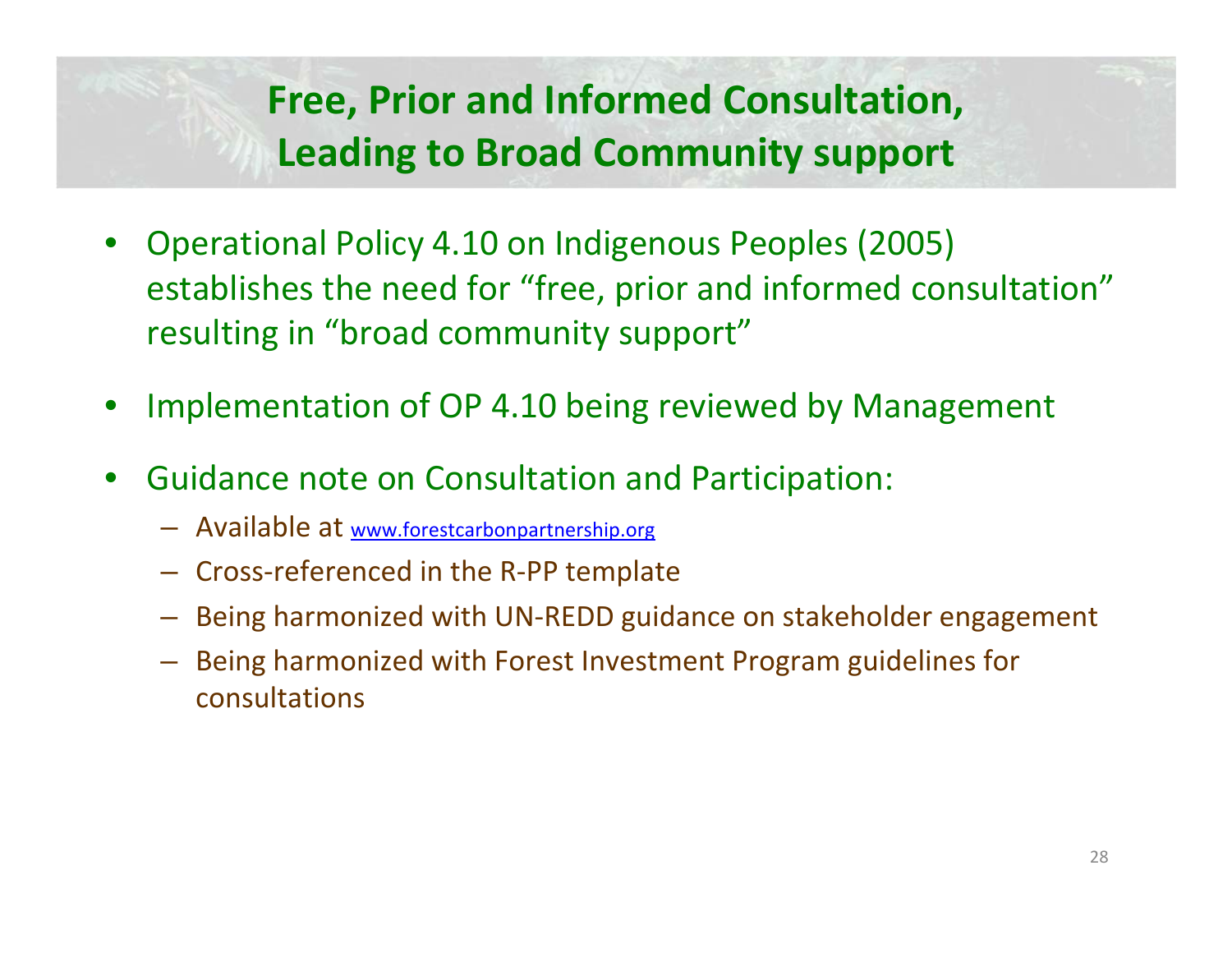**Forests and Climate Change: World Bank‐Managed Instruments**



**\$15 million**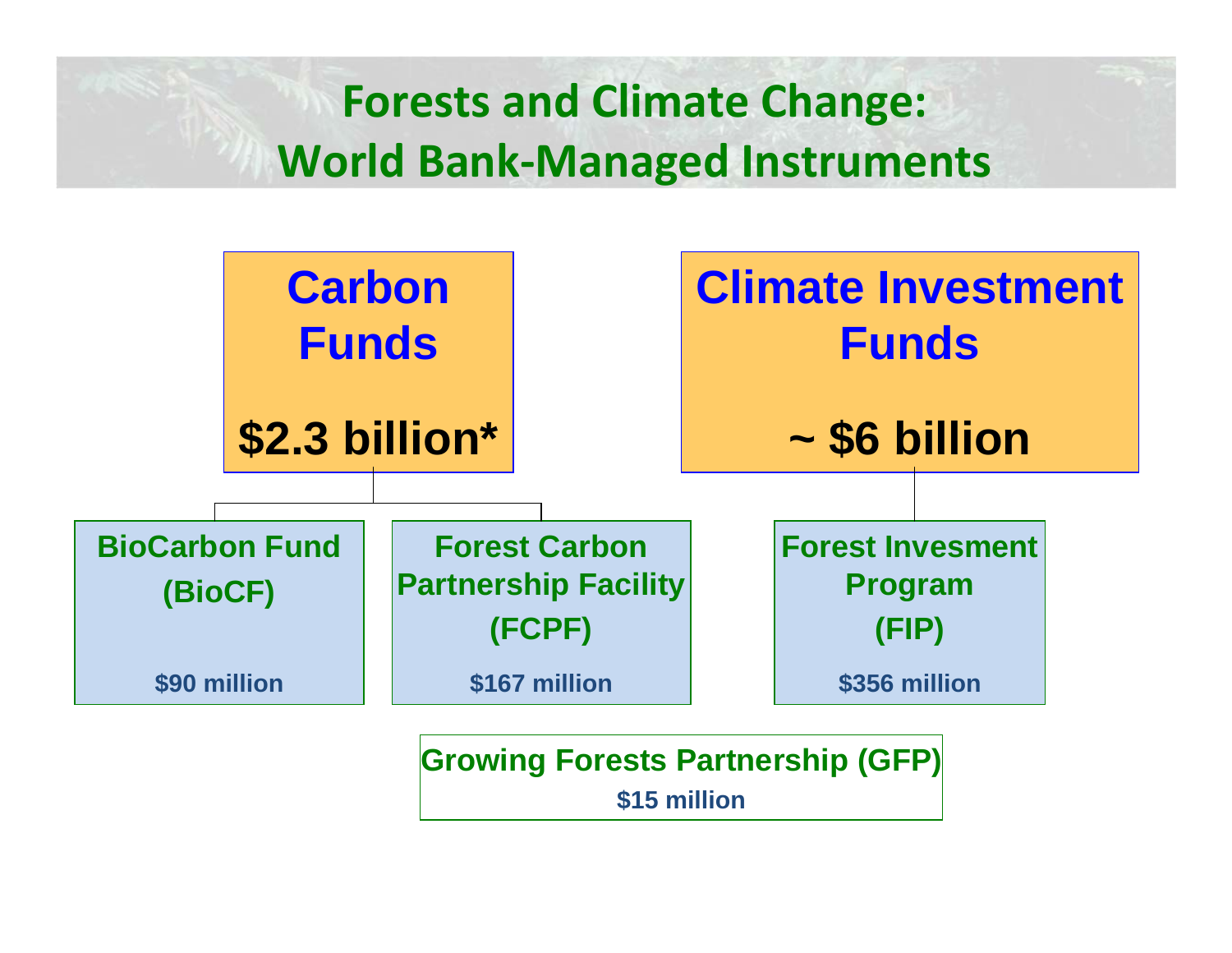## **FCPF/FIP Sequencing**

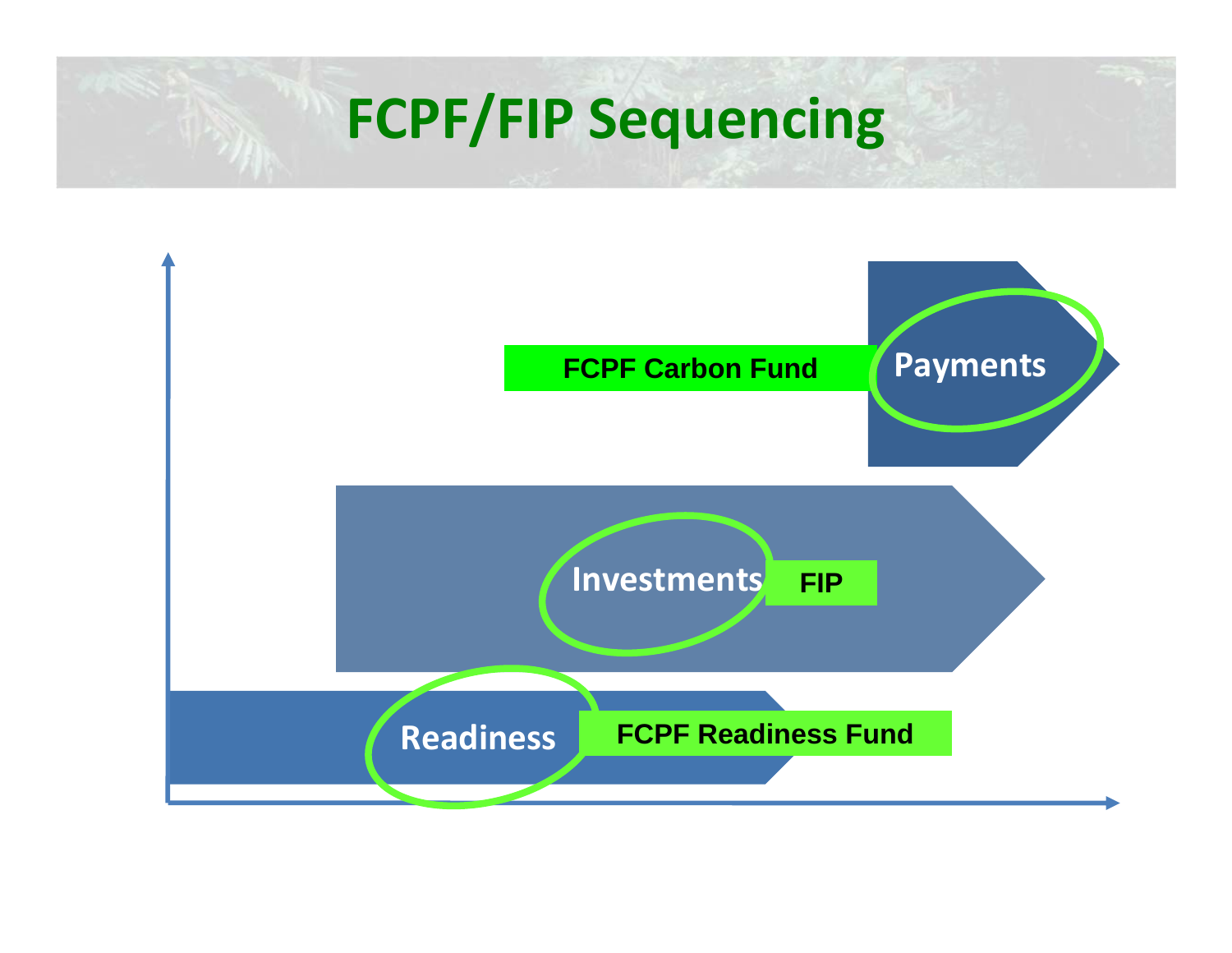### **Advanced Partnership with UN‐REDD Programme**

- Formal agreement to cooperate approved by PC Oct. 2008
- Joint missions
	- DRC , Indonesia, Panama , PNG, Vietnam
- Joint presentations/discussions
	- CoP14 & CoP15
	- Norwegian Parliament
	- Council on Forestry
	- Informal Working Group on Interim Finance for REDD
- Progress in harmonizing processes
	- R‐Plan/R‐PP and NJP
	- Guidance on consultation and participation
	- Common Roster of Experts
	- Cooperation on MRV guidance
- Some countries have requested further integration of FCPF, UN‐REDD and FIP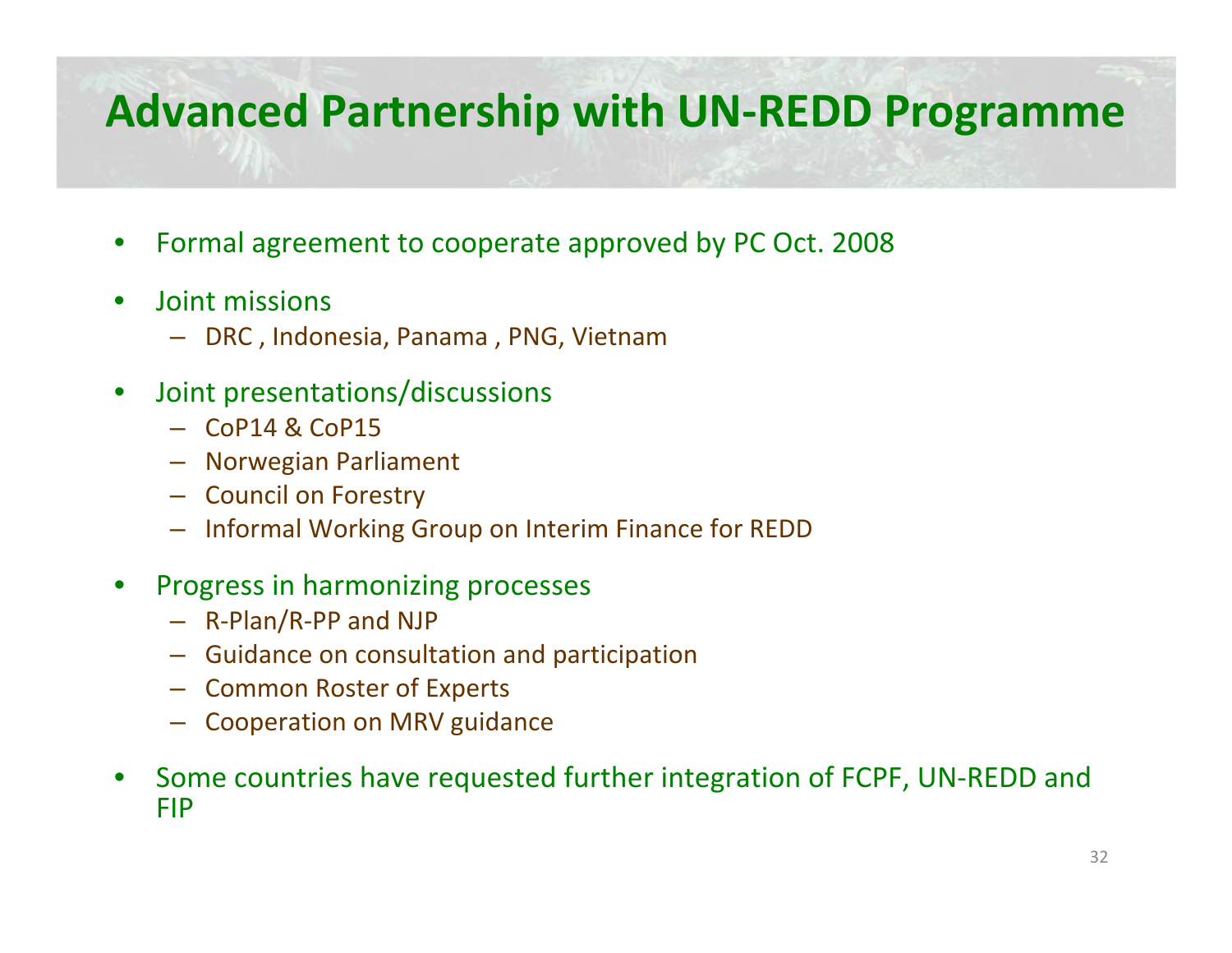### **Upcoming Meetings**

- Week of March 22‐26, 2010 (La Lopé, Gabon)
	- Participants Committee 5
- Week of June 21‐25, 2010 (Guyana)
	- Participants Committee 6
- Week of October 25‐29, 2010 (Washington, DC)
	- Participants Assembly 3 <sup>+</sup> Participants Committee 7
- March 2011 (Vietnam has offered to host)
	- Participants Committee 8
- June 2011 (Norway has offered to host)
	- Participants Committee 9